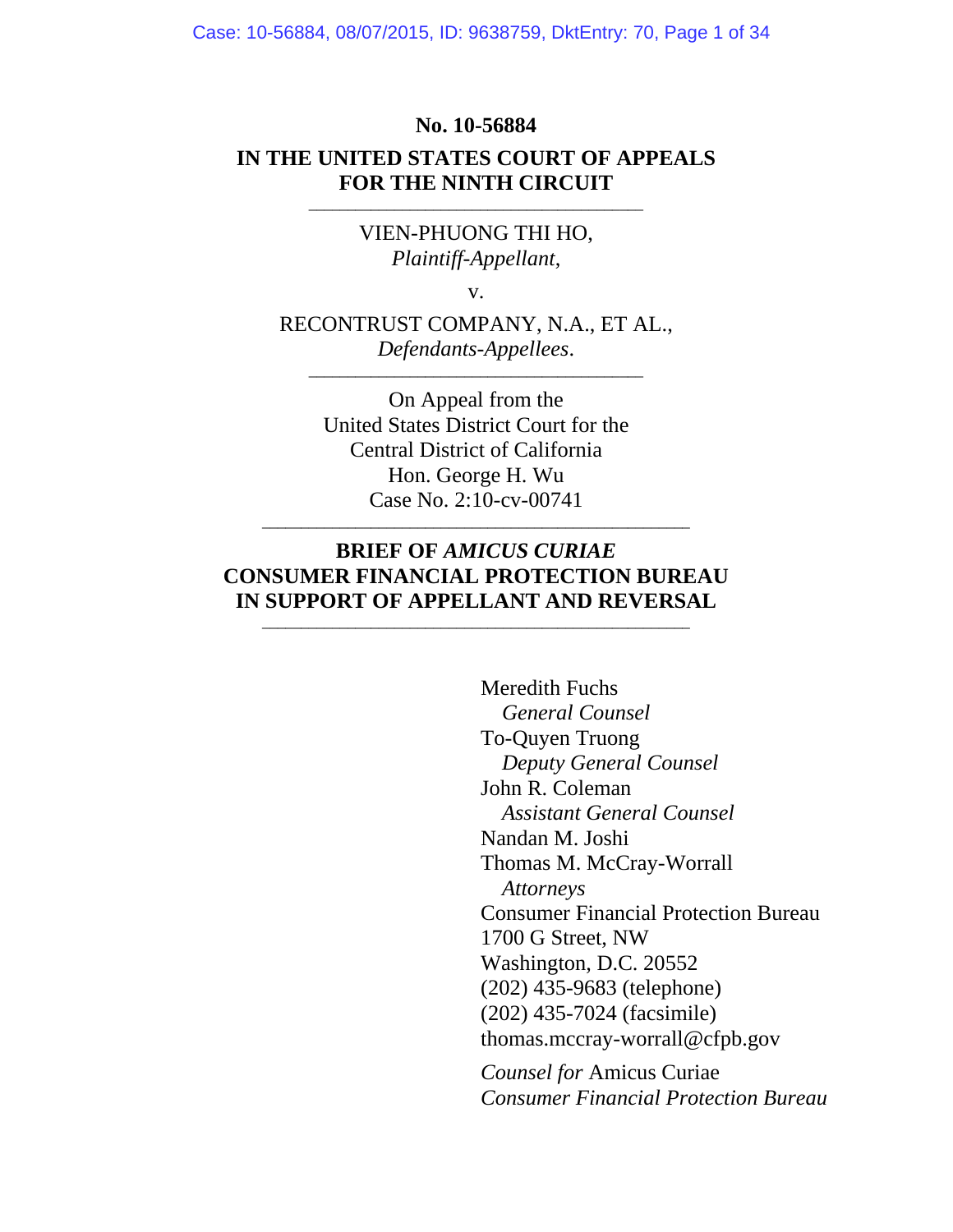# **TABLE OF CONTENTS**

| I.                                                                                                                                     |
|----------------------------------------------------------------------------------------------------------------------------------------|
| II. An Entity Whose Principal Purpose Is Enforcing Security Interests<br>May Meet the Act's General Definition of "Debt Collector" for |
|                                                                                                                                        |
|                                                                                                                                        |
| <b>CERTIFICATE OF COMPLIANCE</b>                                                                                                       |
| <b>CERTIFICATE OF SERVICE</b>                                                                                                          |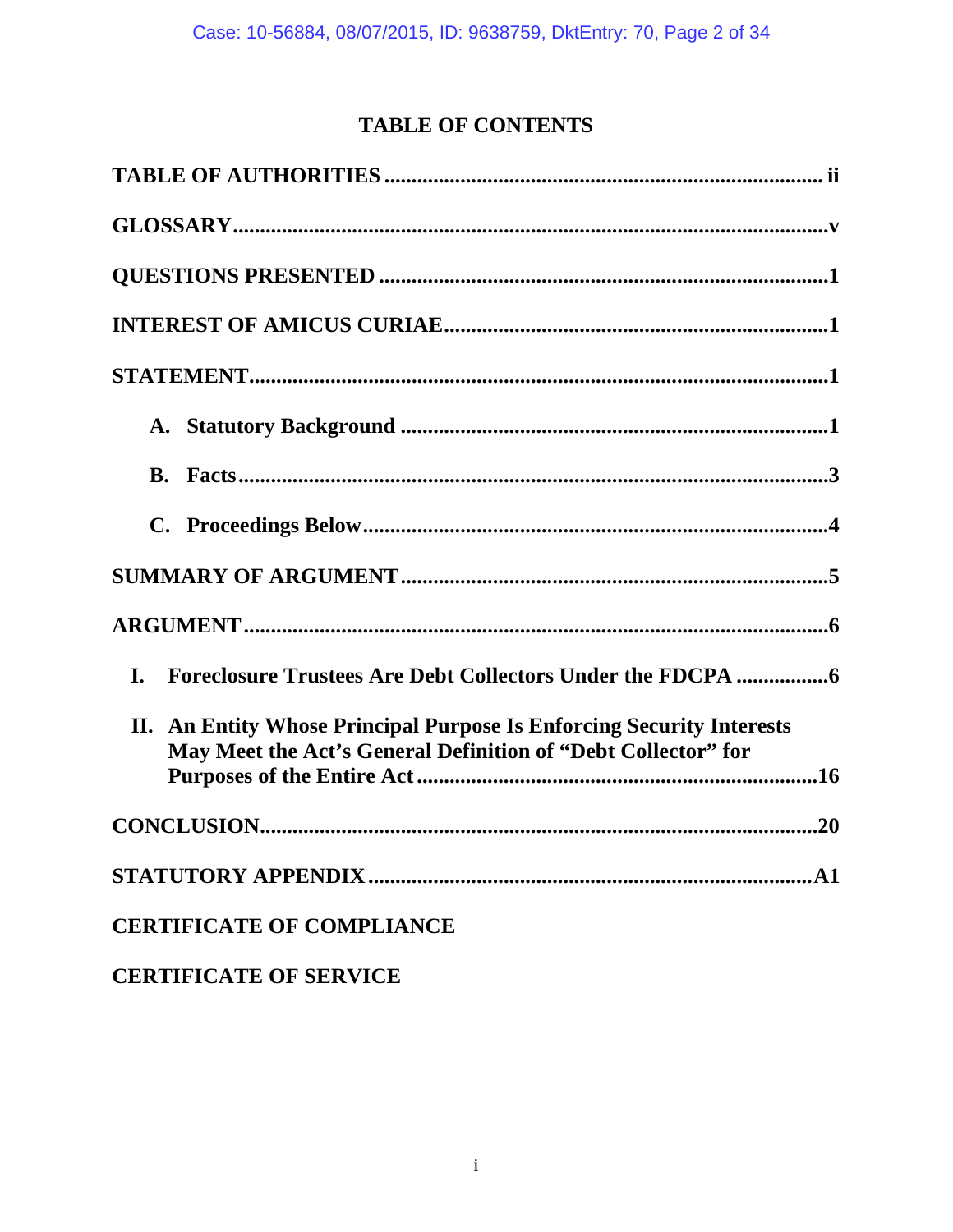# **TABLE OF AUTHORITIES**

<span id="page-2-0"></span>

| <b>Cases</b>                                                                                                         | Page(s) |
|----------------------------------------------------------------------------------------------------------------------|---------|
| Glazer v. Chase Home Fin. LLC,                                                                                       |         |
| Hatch v. Collins,                                                                                                    |         |
| Heintz v. Jenkins,                                                                                                   |         |
| Kaltenbach v. Richards,                                                                                              |         |
| Kaymark v. Bank of Am., N.A.,                                                                                        |         |
| Manzarek v. St. Paul Fire & Marine Ins. Co.,                                                                         |         |
| McCollough v. Johnson, Rodenburg & Lauinger, LLC,                                                                    |         |
| McLaughlin v. Phelan Hallinan & Schmieg, LLP,<br>756 F.3d 240 (3d Cir. 2014), cert. denied, 135 S. Ct. 487 (2014) 10 |         |
| Montgomery v. Huntington Bank,                                                                                       |         |
| Piper v. Portnoff Law Associates,                                                                                    |         |
| Piper v. Portnoff Law Associates, Ltd.,                                                                              |         |
| Pro Value Properties, Inc. v. Quality Loan Service Corp.,                                                            |         |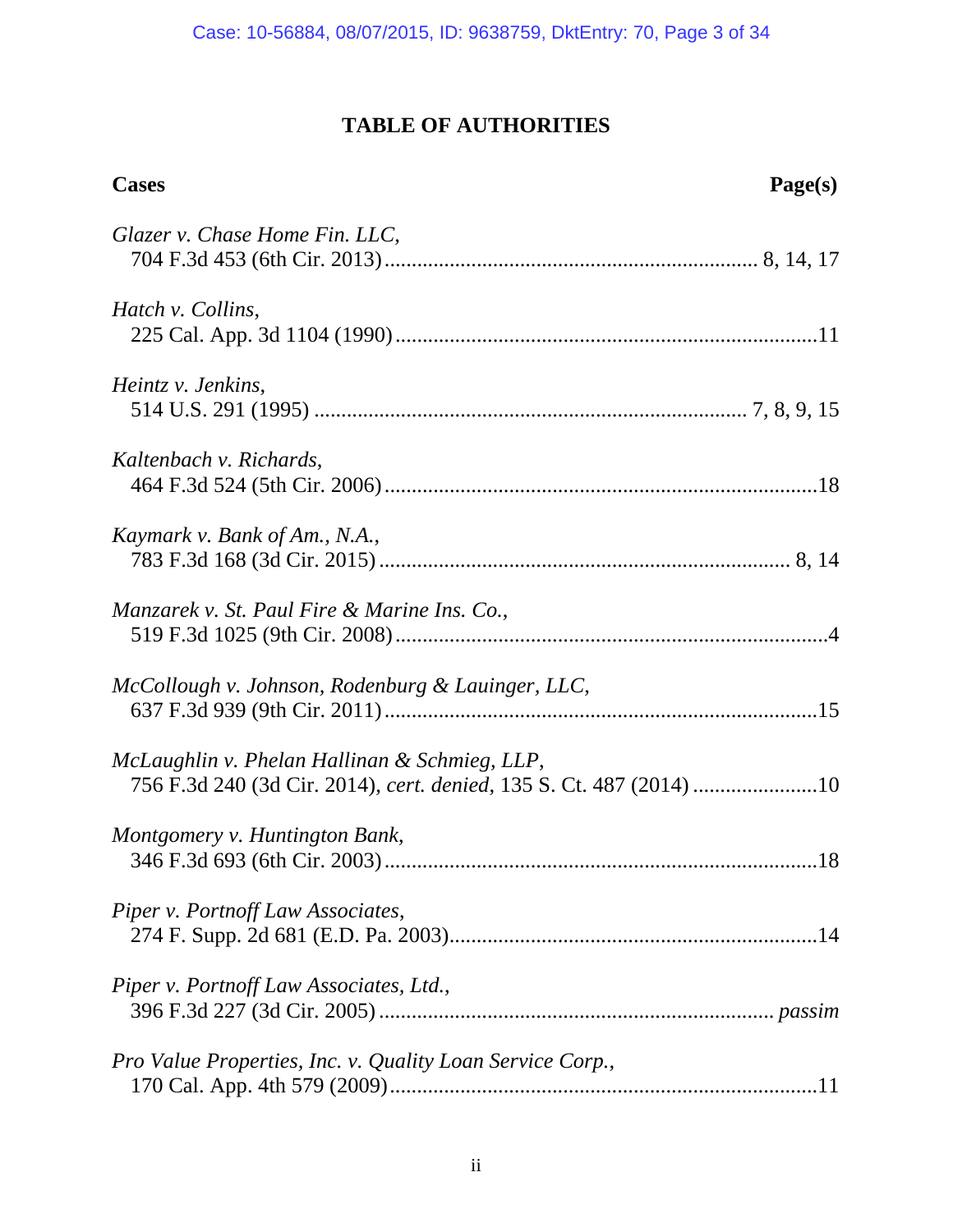| Reese v. Ellis, Painter, Ratterree & Adams, LLP,           |
|------------------------------------------------------------|
| Romea v. Heiberger & Associates,                           |
| Rowe v. Educ. Credit Mgmt. Corp.,                          |
| TRW Inc. v. Andrews,                                       |
| United States v. Home Concrete & Supply, LLC,              |
| Wilson v. Draper & Goldberg, P.L.L.C.,                     |
| <b>Statutes</b>                                            |
| Dodd-Frank Wall Street Reform and Consumer Protection Act, |
| Fair Debt Collection Practices Act,                        |
|                                                            |
|                                                            |
|                                                            |
|                                                            |
|                                                            |
|                                                            |
|                                                            |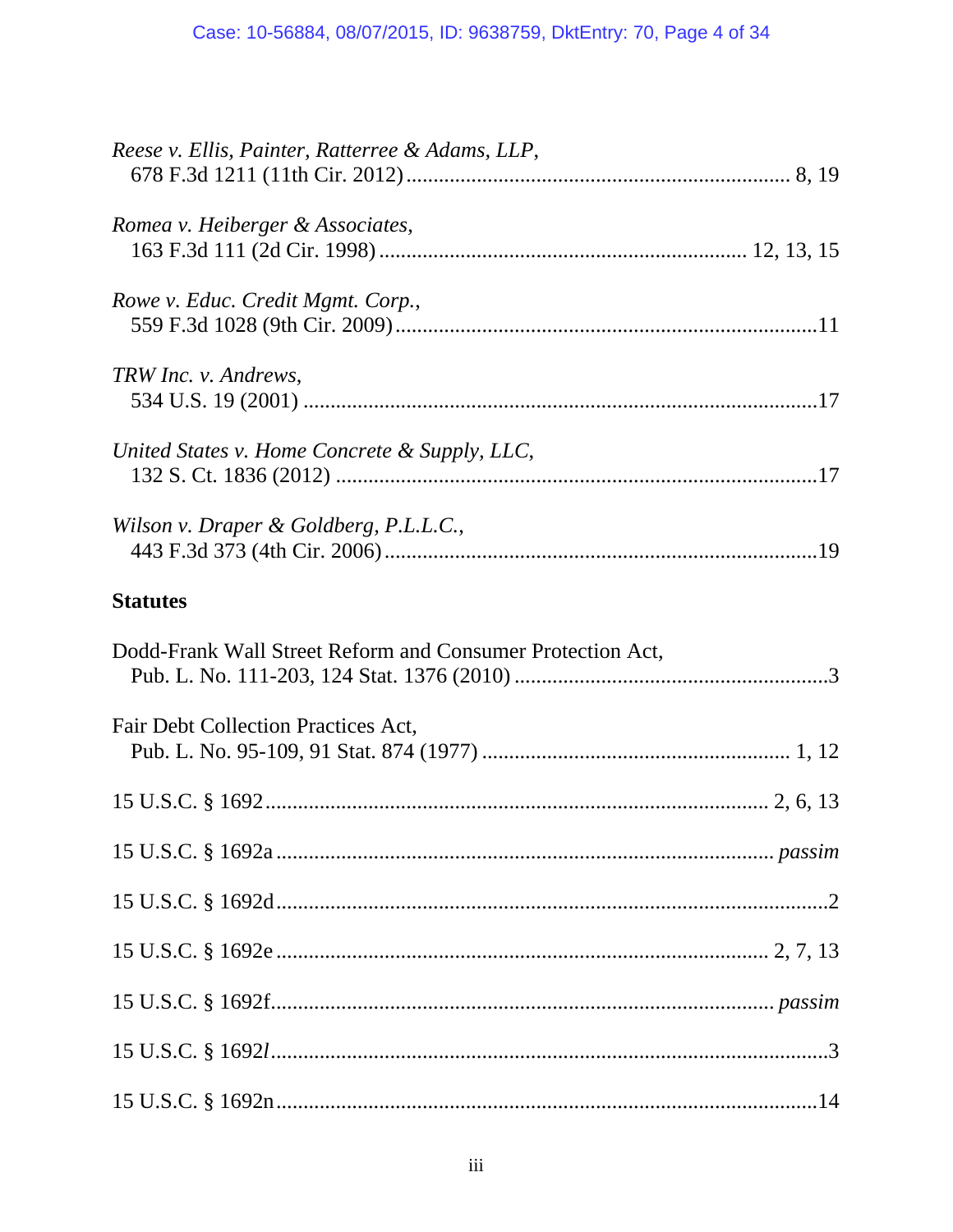# Case: 10-56884, 08/07/2015, ID: 9638759, DktEntry: 70, Page 5 of 34

# **Federal Register Notices**

| Identification of Enforceable Rules and Orders, 76 Fed. Reg. 43,569 (July                                                                                 |  |
|-----------------------------------------------------------------------------------------------------------------------------------------------------------|--|
| Statements of General Policy or Interpretation Staff Commentary on the<br>Fair Debt Collection Practices Act, 53 Fed. Reg. 50,097 (Dec. 13, 1988)  12, 18 |  |

# **Rules**

# **Other Authorities**

|--|--|--|--|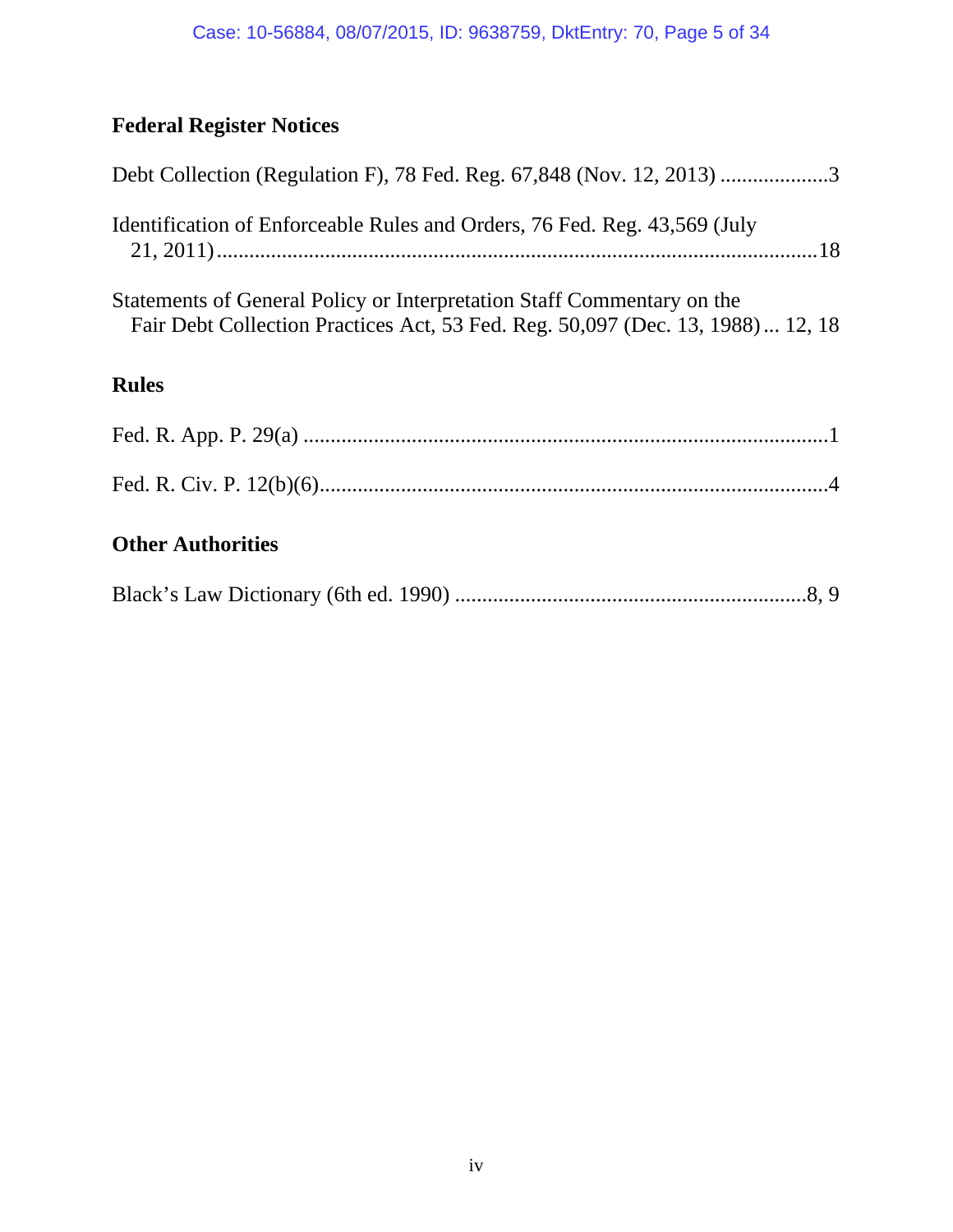# **GLOSSARY**

<span id="page-5-0"></span>

| <b>CFPB</b> or Bureau | <b>Consumer Financial Protection Bureau</b> |
|-----------------------|---------------------------------------------|
| <b>FTC</b>            | <b>Federal Trade Commission</b>             |
| FDCPA or Act          | <b>Fair Debt Collection Practices Act</b>   |
| ReconTrust            | ReconTrust Company, N.A.                    |
| <b>SER</b>            | Supplemental Excerpts of Record             |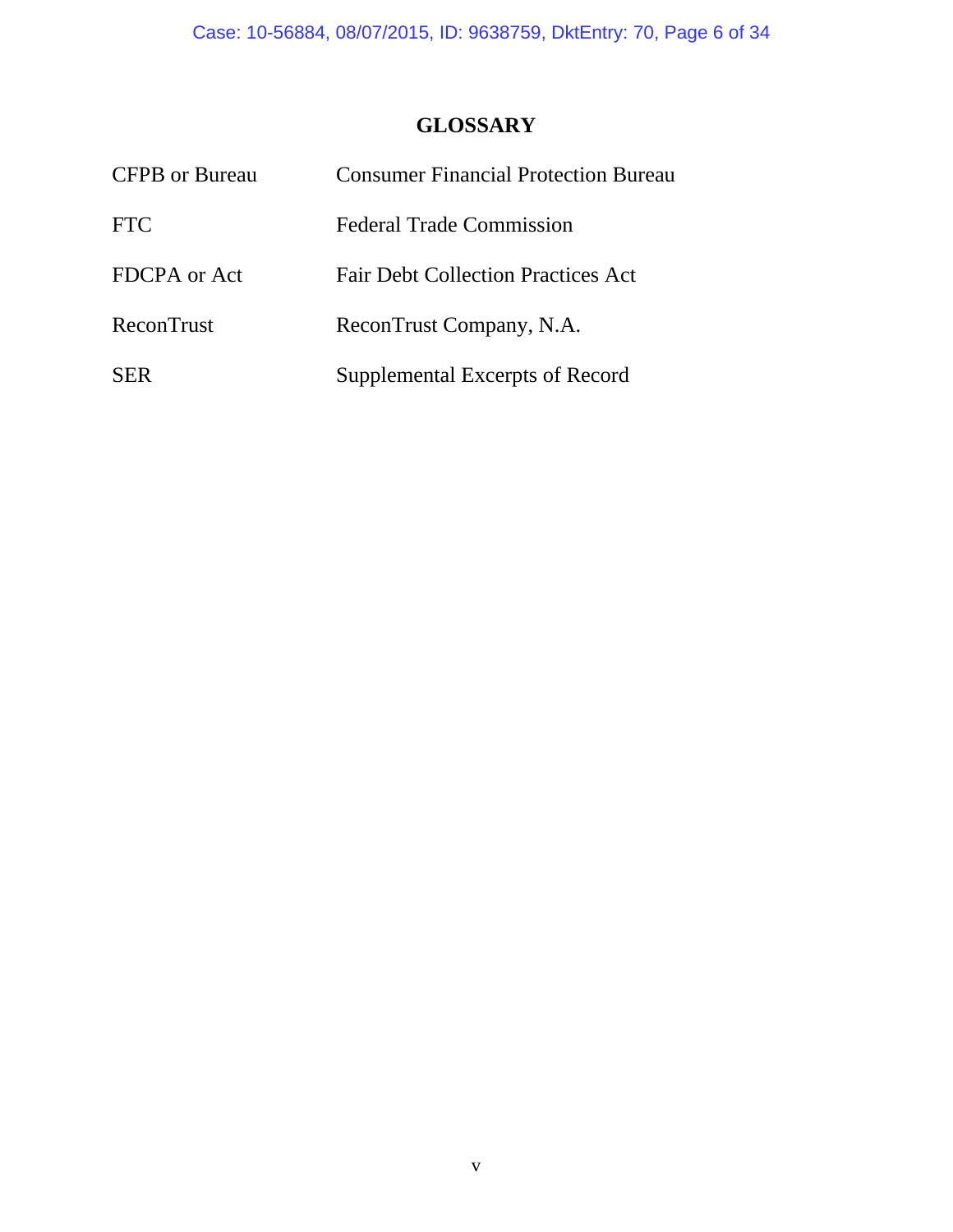#### **QUESTIONS PRESENTED**

<span id="page-6-0"></span>Pursuant to this Court's Order of June 8, 2015, this brief addresses "whether, in this case, defendant ReconTrust is a 'debt collector' for the purposes of the Fair Debt Collection Practices Act, 15 U.S.C. § 1692 *et seq*., or its implementing regulations" and "[i]n general . . . whether a trustee who forecloses on a California deed of trust in a non-judicial action qualifies as a 'debt collector' because he has 'attempt[ed] to collect, directly or indirectly, debts owed or asserted to be owed or due to another.'" *See* ECF No. 67 at 1–2 (quoting 15 U.S.C. § 1692a(6)) (second bracketed text in original).

### **INTEREST OF AMICUS CURIAE**

<span id="page-6-1"></span>The Consumer Financial Protection Bureau (CFPB or Bureau), an agency of the United States, files this brief pursuant to Federal Rule of Appellate Procedure 29(a) and pursuant to this Court's June 8, 2015 Order inviting the Bureau to submit an amicus brief in this matter. *See* ECF No. 67.

### **STATEMENT**

### <span id="page-6-3"></span><span id="page-6-2"></span>**A. Statutory Background**

Congress enacted the Fair Debt Collection Practices Act (FDCPA) in 1977 to eliminate "abusive, deceptive, and unfair debt collection practices," which Congress found had contributed "to the number of personal bankruptcies, to marital instability, to the loss of jobs, and to invasions of individual privacy."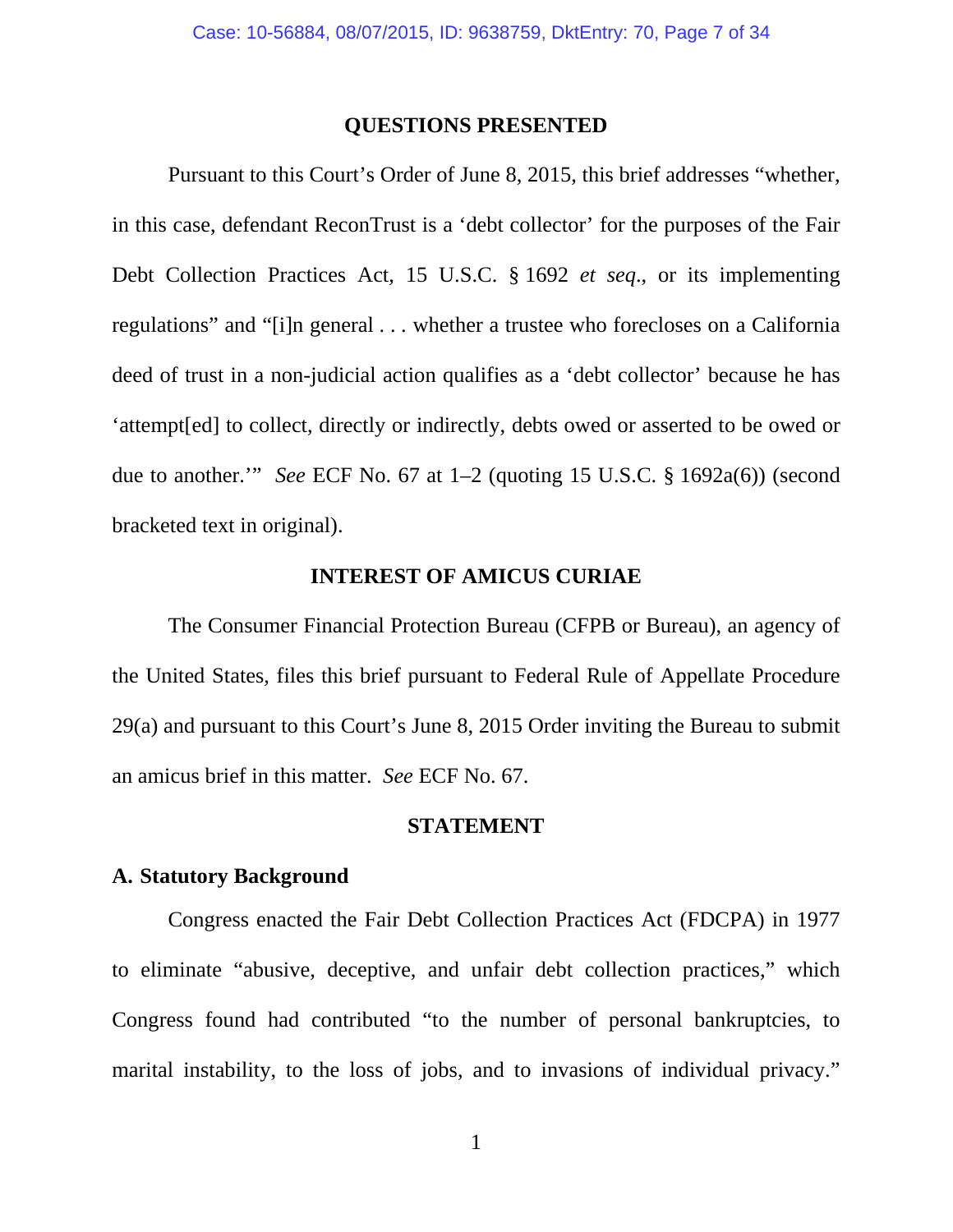#### Case: 10-56884, 08/07/2015, ID: 9638759, DktEntry: 70, Page 8 of 34

15 U.S.C. § 1692(a). To achieve that goal, the Act creates a wide range of consumer protections, including broad prohibitions on harassing or abusive collection practices; false or misleading representations; and unfair or unconscionable debt-collection methods. *Id*. §§ 1692d–1692f.

These prohibitions apply to third-party debt collectors that collect debts from individual consumers. *See id*. § 1692a(3), (5), (6). As a general matter, "[t]he term 'debt collector' means any person who uses any instrumentality of interstate commerce or the mails in any business the principal purpose of which is the collection of any debts, *or* who regularly collects or attempts to collect, directly or indirectly, debts owed or due or asserted to be owed or due another." *Id*. § 1692a(6) (emphasis added). This general definition is subject to certain supplementations and exceptions. For example, even if an entity is not covered by either prong of the general definition, it will be considered a debt collector for purposes of § 1692f(6) if, under the third sentence of § 1692a(6), it uses "any instrumentality of interstate commerce or the mails in any business the principal purpose of which is the enforcement of security interests." *Id.* Likewise, certain entities are explicitly excluded from the definition of "debt collector," including those engaged in debt collection that "is incidental to a bona fide fiduciary obligation or a bona fide escrow arrangement." *Id.* § 1692a(6)(F)(i).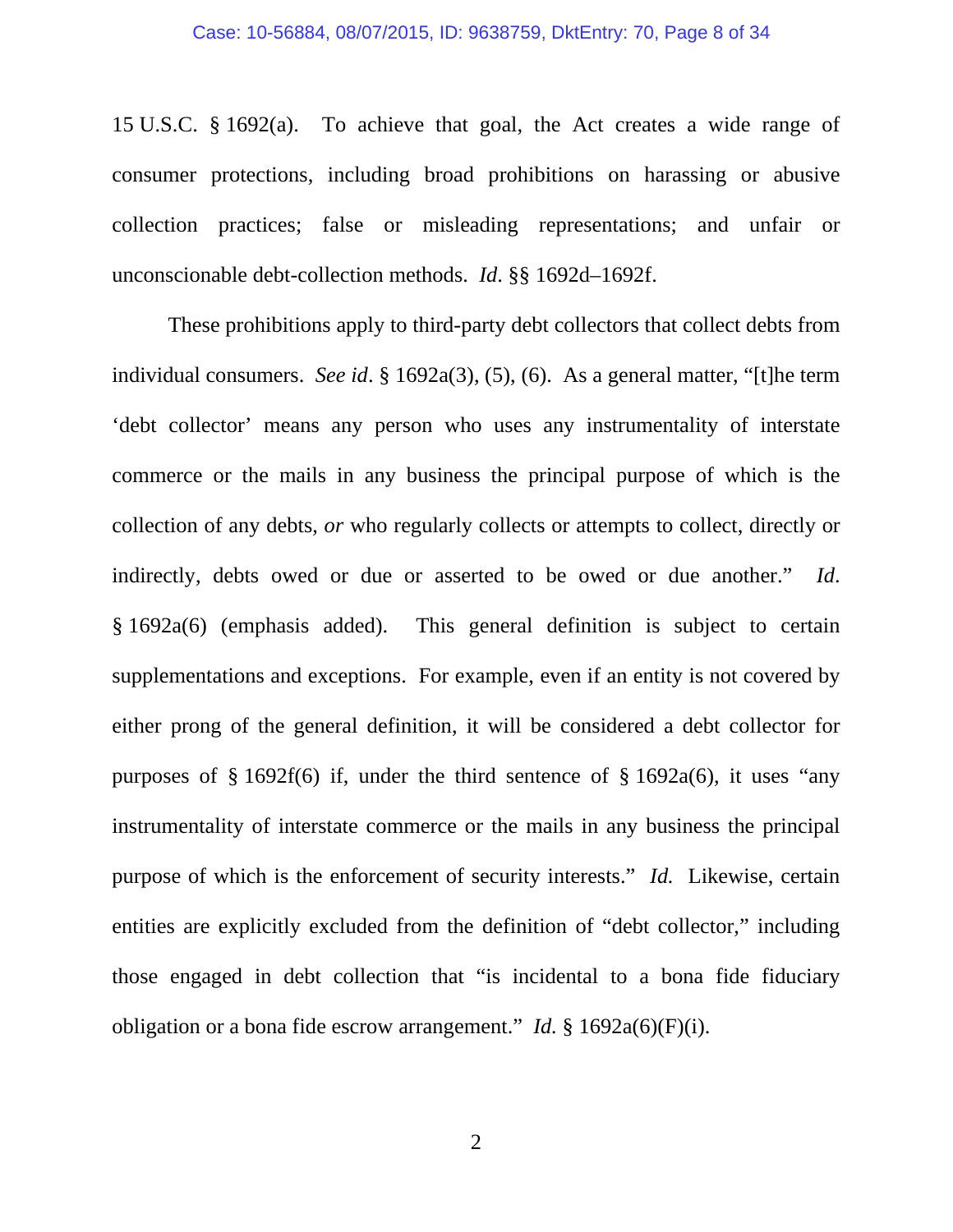With passage of the Dodd-Frank Wall Street Reform and Consumer Protection Act of 2010, Congress established the Bureau "to protect consumers from abusive financial services practices," *see* Pub. L. No. 111-203, 124 Stat. 1376, 1376 (2010), and vested the Bureau with authority to enforce the FDCPA and to prescribe rules implementing the Act. *Id.* § 1089 (amending 15 U.S.C.  $§ 1692l(b), (d)).$ 

The Bureau is the first agency ever to have general rulemaking authority under the FDCPA. Pursuant to that authority, the Bureau issued an advance notice of proposed rulemaking on debt collection in November 2013. *See* Debt Collection (Regulation F), 78 Fed. Reg. 67,848 (Nov. 12, 2013).

### <span id="page-8-0"></span>**B. Facts**

In June 2007, Appellant Vien-Phuong Thi Ho purchased residential property in Long Beach, California through a loan obtained from Countrywide Bank, FSB. *See* Supplemental Excerpts of Record (SER) at 385. The loan was secured by a deed of trust naming Appellee ReconTrust Company, N.A. (ReconTrust) as trustee. *Id*. In late 2008, Ho began missing payments on the loan, and in March 2009 ReconTrust sent Ho a Notice of Default advising her of the initiation of nonjudicial foreclosure proceedings. *See id.* at 453–54. The Notice warned Ho that her property "may be sold without any court action" and that she could stop the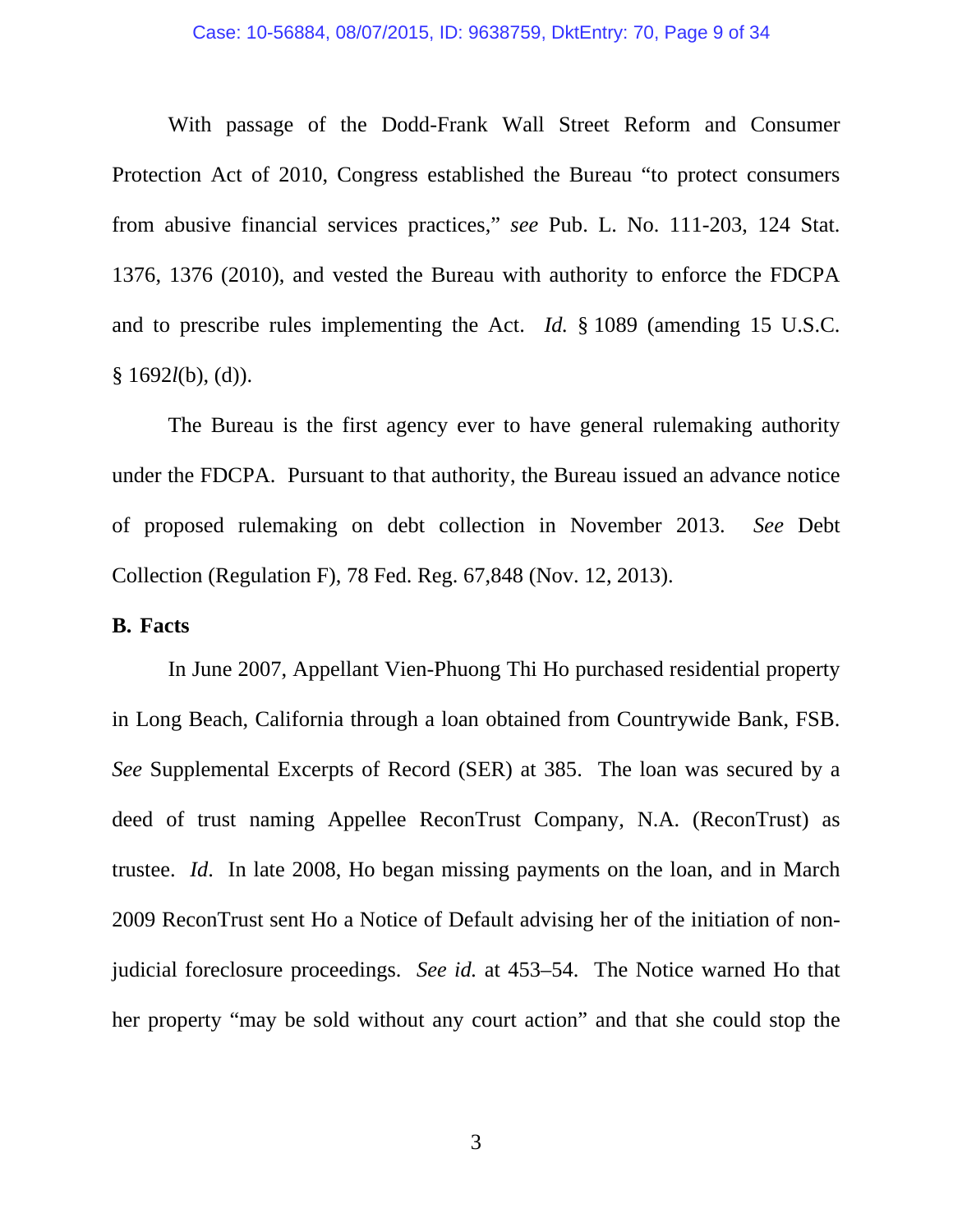sale "by paying the entire amount demanded," which the Notice of Default stated was \$22,782.68 as of March 26, 2009. *Id.* at 453.

ReconTrust subsequently sent Ho a Notice of Trustee's Sale, advising that unless she took action to protect her property it would be sold at public auction. SER at 456. The Notice of Trustee's Sale stated that the unpaid balance on her obligation was \$592,419.88. *Id*. ReconTrust also stated in the notice that it was "a debt collector attempting to collect a debt" and that "[a]ny information obtained [would] be used for that purpose." *Id*. Ho alleged that the notices sent by ReconTrust contained false and misleading information regarding the amount and existence of debts she purportedly owed. *See id.* at 409.<sup>[1](#page-9-1)</sup>

### <span id="page-9-0"></span>**C. Proceedings Below**

Ho sued ReconTrust and the other appellants under the FDCPA and other federal and California state laws. *See* SER at 401. As relevant here, ReconTrust moved to dismiss the FDCPA claim on the grounds that it was not a debt collector under the FDCPA and that foreclosure proceedings do not constitute debt collection activities under the Act. *Id.* at 364–65. The district court granted the motion to dismiss. *Id.* at 340–41. Following the filing and dismissal of three additional amended complaints, Ho appealed. *Id.* at 1.

<span id="page-9-1"></span><sup>&</sup>lt;sup>1</sup> Because this is an appeal from an order dismissing Ho's complaint for failure to state a claim under Federal Rule of Civil Procedure 12(b)(6), this brief accepts as true the allegations in her complaint. *See Manzarek v. St. Paul Fire & Marine Ins. Co.*, 519 F.3d 1025, 1030–31 (9th Cir. 2008).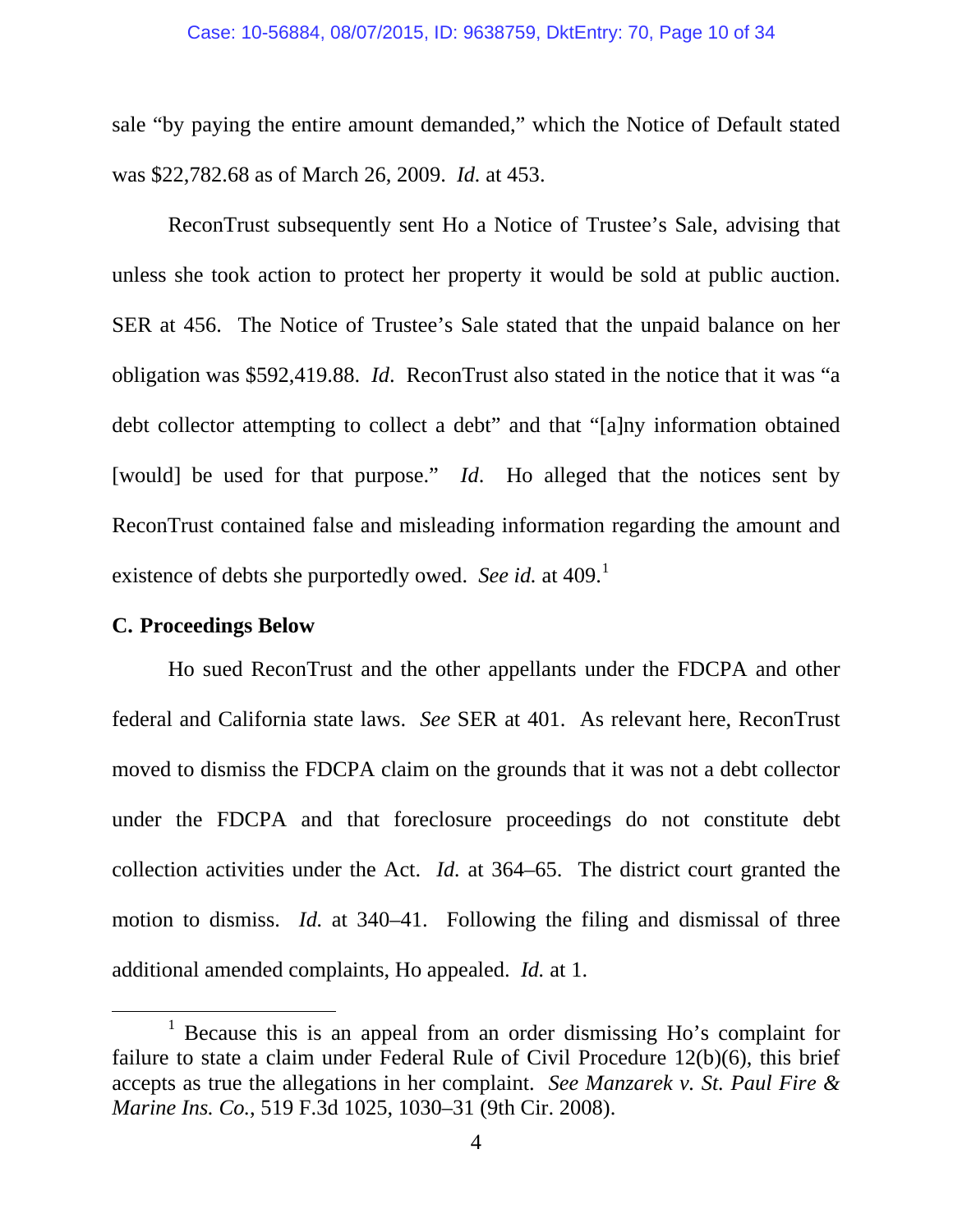### **SUMMARY OF ARGUMENT**

<span id="page-10-0"></span>A trustee, like Appellee ReconTrust, who sends notices to consumers stating the amount of a debt the consumer would have to pay to avoid non-judicial foreclosure in California is "attempt[ing] to collect, directly or indirectly, debts owed or due another," and is therefore a "debt collector" subject to the FDCPA's prohibition on false or misleading statements made in connection with the collection of debts. The notices trustees send to consumers as part of the nonjudicial foreclosure process in California threaten foreclosure unless the consumer makes payment on the debt. As the weight of authority has recognized, such communications constitute debt collection under the FDCPA. The fact that California does not permit deficiency judgments in non-judicial foreclosure actions, and that California requires the provision of notices as part of the foreclosure process, does not transform such communications into something other than attempts to collect a debt under the Act.

An entity that "regularly collects or attempts to collect" debts satisfies the general definition of "debt collector" and is subject to the entire Act even if that same entity is engaged in a business the principal purpose of which is the enforcement of security interests. 15 U.S.C. § 1692a(6). Nothing in the text or structure of the FDCPA suggests that enforcers of security interests are categorically excluded from this general definition of debt collector. Such an

5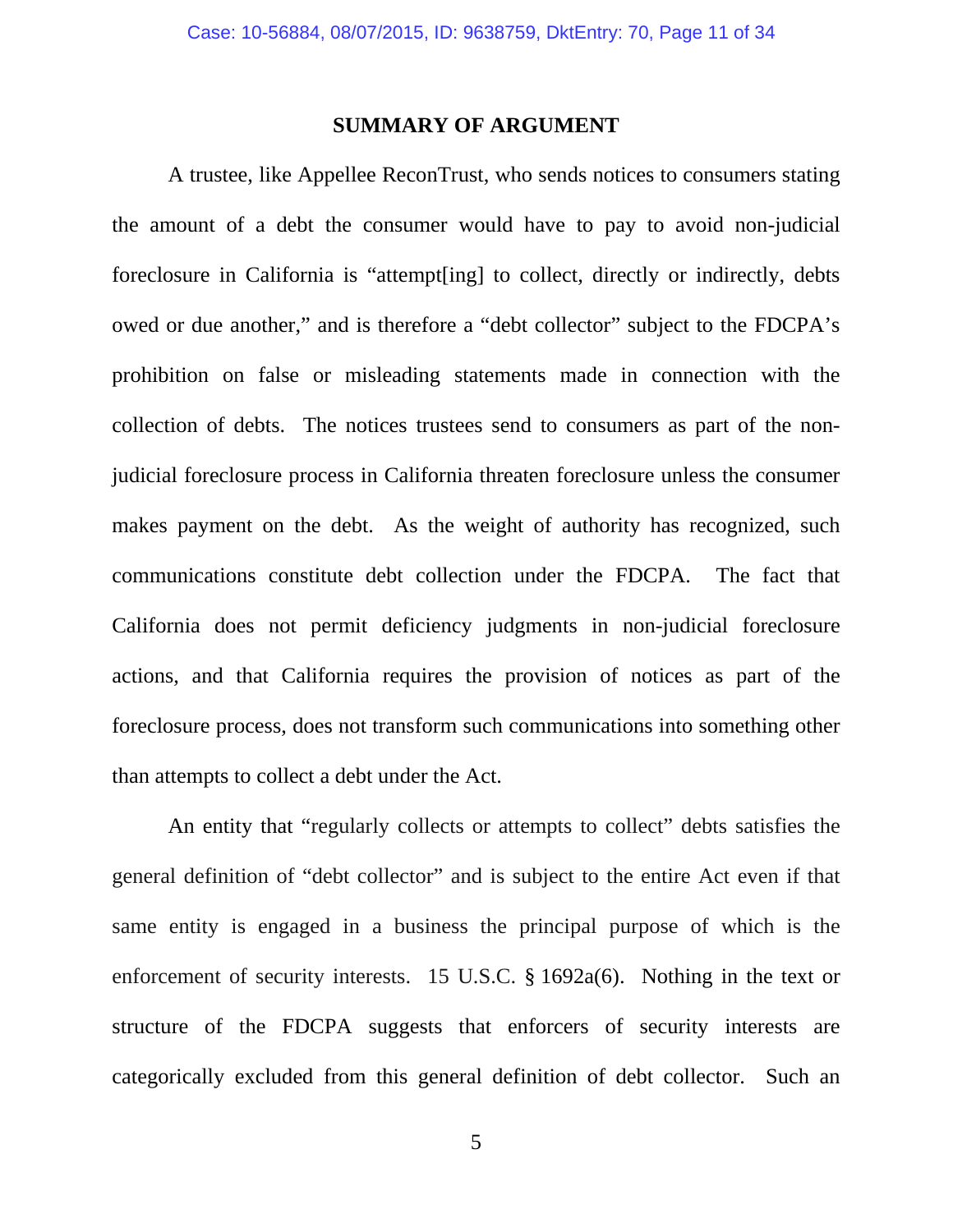exclusion would be plainly inconsistent with the purpose of the FDCPA, as it would create a loophole permitting enforcers of security interests to engage in the very practices the Act was intended to prevent. This understanding of the Act is supported by prior administrative interpretation and by every appellate court that has addressed the issue.

Therefore, trustees who regularly foreclose on California deeds of trusts in non-judicial actions constitute debt collectors under the general definition of the FDCPA.

### **ARGUMENT**

### <span id="page-11-1"></span><span id="page-11-0"></span>**I. Foreclosure Trustees Are Debt Collectors Under the FDCPA.**

The FDCPA generally regulates the conduct of "debt collectors." 15 U.S.C. § 1692(e). Under the Act, "[t]he term 'debt collector' means any person who uses any instrumentality of interstate commerce or the mails in any business the principal purpose of which is the collection of any debts, or who regularly collects or attempts to collect, directly or indirectly, debts owed or due or asserted to be owed or due another." *Id*. § 1692a(6). The Act then lists certain additional persons who are "include[d]" and "not include[d]" in the term "debt collector." *Id*. Included in the term is any person "who uses any instrumentality of interstate commerce or the mails in any business the principal purpose of which is the enforcement of security interests," but only "[f]or the purpose of section 1692f(6)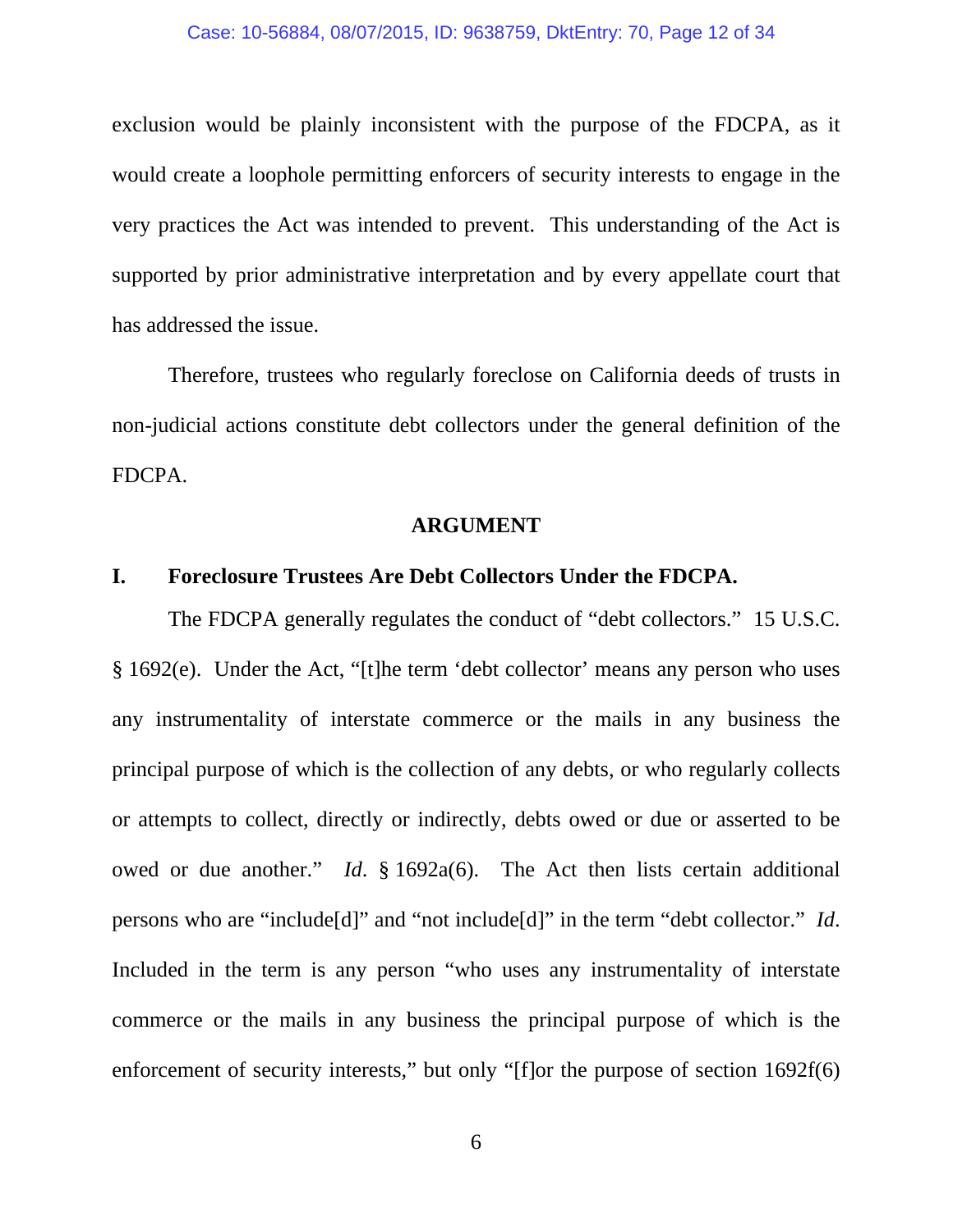of [the Act]," *id*., which governs acts or threats involving the "dispossession or disablement of property," *id.*  $\S 1692f(6)$  $\S 1692f(6)$  $\S 1692f(6)$ .<sup>2</sup> Not included in the term are persons who fall within one of six exceptions enumerated in  $\S$  1692a(6)(A) through (F), such as the exception regarding fiduciary obligations under  $\S$  1692a(6)(F)(i).

Ho alleges that ReconTrust sent her a Notice of Default and a Notice of Trustee's Sale stating the amount she would be required to pay to avoid foreclosure. SER at 409–10. Assuming that a foreclosure trustee such as ReconTrust regularly sends such notices in the course of conducting non-judicial foreclosures in California, the trustee satisfies the general definition of "debt collector" and, unless an exception applies, is subject to the prohibition on misrepresentations in § 1692e.<sup>[3](#page-12-1)</sup>

1. In *Heintz v. Jenkins*, the Supreme Court considered whether the meaning of "debt collector" under the FDCPA includes lawyers who regularly try to collect consumer debts through litigation. 514 U.S. 291, 292 (1995). In concluding that such lawyers are included, the Court explained that, "[i]n ordinary English, a lawyer who regularly tries to obtain payment of consumer debts through legal

<span id="page-12-0"></span> $2^2$  The inclusion of enforcers of security interests in the general definition of debt collector is addressed in Part II, *infra*.

<span id="page-12-1"></span><sup>&</sup>lt;sup>3</sup> Because ReconTrust was acting as a foreclosure trustee, this case appears to involve a "debt[] owed or due or asserted to be owed or due another." 15 U.S.C. § 1692a(6). The Bureau, however, takes no position regarding whether Ho's complaint otherwise adequately alleges that ReconTrust falls within the FDCPA's general definition of "debt collector." *See* Br. of Appellees at 34.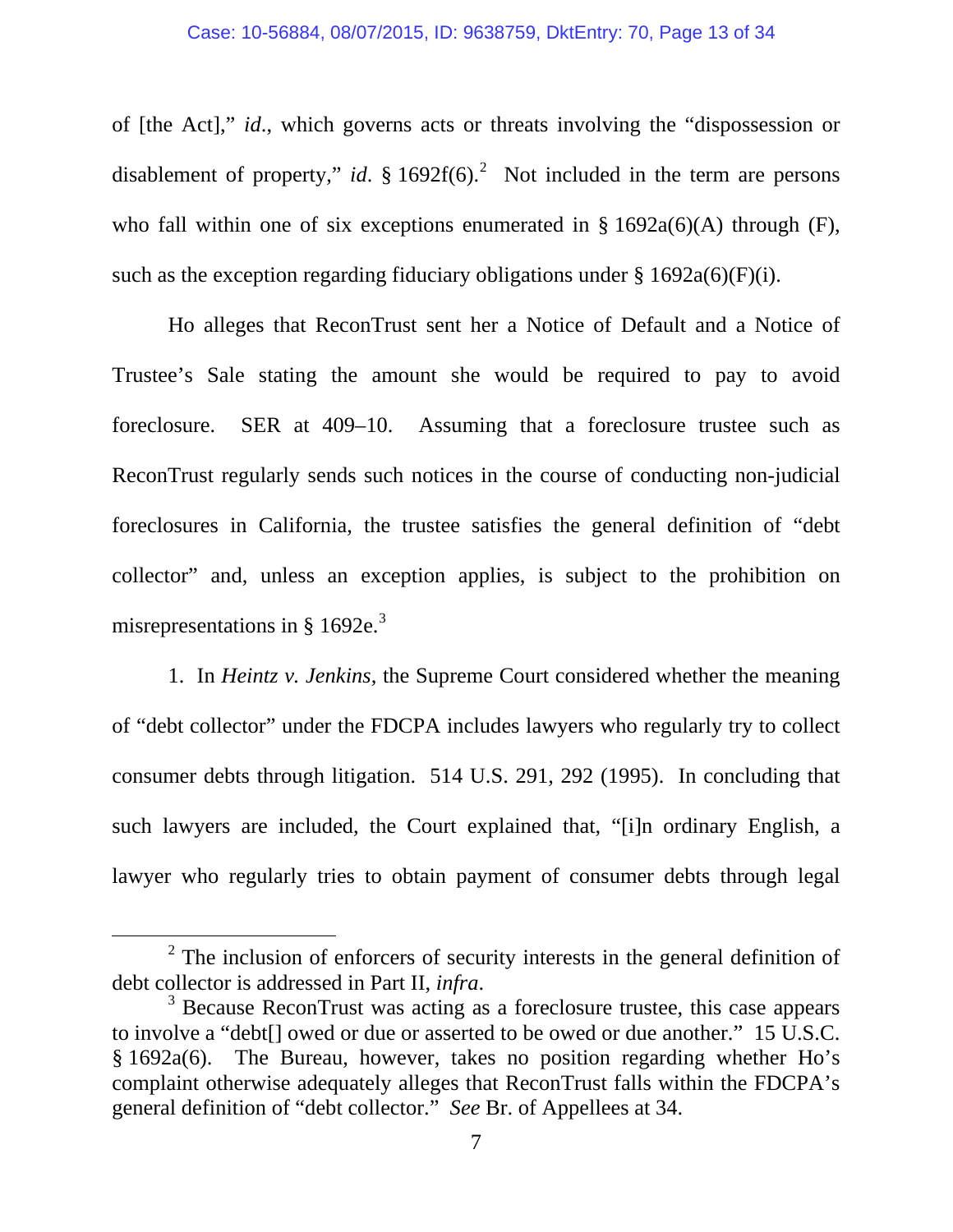#### Case: 10-56884, 08/07/2015, ID: 9638759, DktEntry: 70, Page 14 of 34

proceedings is a lawyer who regularly 'attempts' to 'collect' those consumer debts." *Id*. at 294 (citing Black's Law Dictionary 263 (6th ed. 1990) ("To collect a debt or claim is to obtain payment or liquidation of it, either by personal solicitation or legal proceedings.")).

Following *Heintz*, courts of appeals have held that foreclosure activities constitute debt collection under the FDCPA, even though such activities also relate to the enforcement of a security interest. As the Sixth Circuit explained in *Glazer v. Chase Home Fin. LLC*, "mortgage foreclosure activity" is debt collection because the "purpose of foreclosure is to obtain payment on the underlying home loan." 704 F.3d 453, 461 (6th Cir. 2013). Likewise, the Third Circuit has concluded that "foreclosure meets the broad definition of 'debt collection' under the FDCPA." *Kaymark v. Bank of Am., N.A.*, 783 F.3d 168, 179 (3d Cir. 2015). The key factor distinguishing foreclosure activities from non-judicial actions to repossess property securing a loan is the need to "communicate with the debtor regarding the debt during the foreclosure proceedings, regardless of whether the proceedings are judicial or non-judicial in nature." *Glazer*, 704 F.3d at 464. [4](#page-13-0) By

<span id="page-13-0"></span> <sup>4</sup> *See also Piper v. Portnoff Law Associates, Ltd.*, 396 F.3d 227, 236 (3d Cir. 2005) (noting that enforcers of security interests "are people who engage in the business of repossessing property, whose business does not primarily involve communicating with debtors in an effort to secure payment of debts."); *Reese v. Ellis, Painter, Ratterree & Adams, LLP*, 678 F.3d 1211, 1218 (11th Cir. 2012) ("A communication related to debt collection does not become unrelated to debt collection simply because it also relates to the enforcement of a security interest.").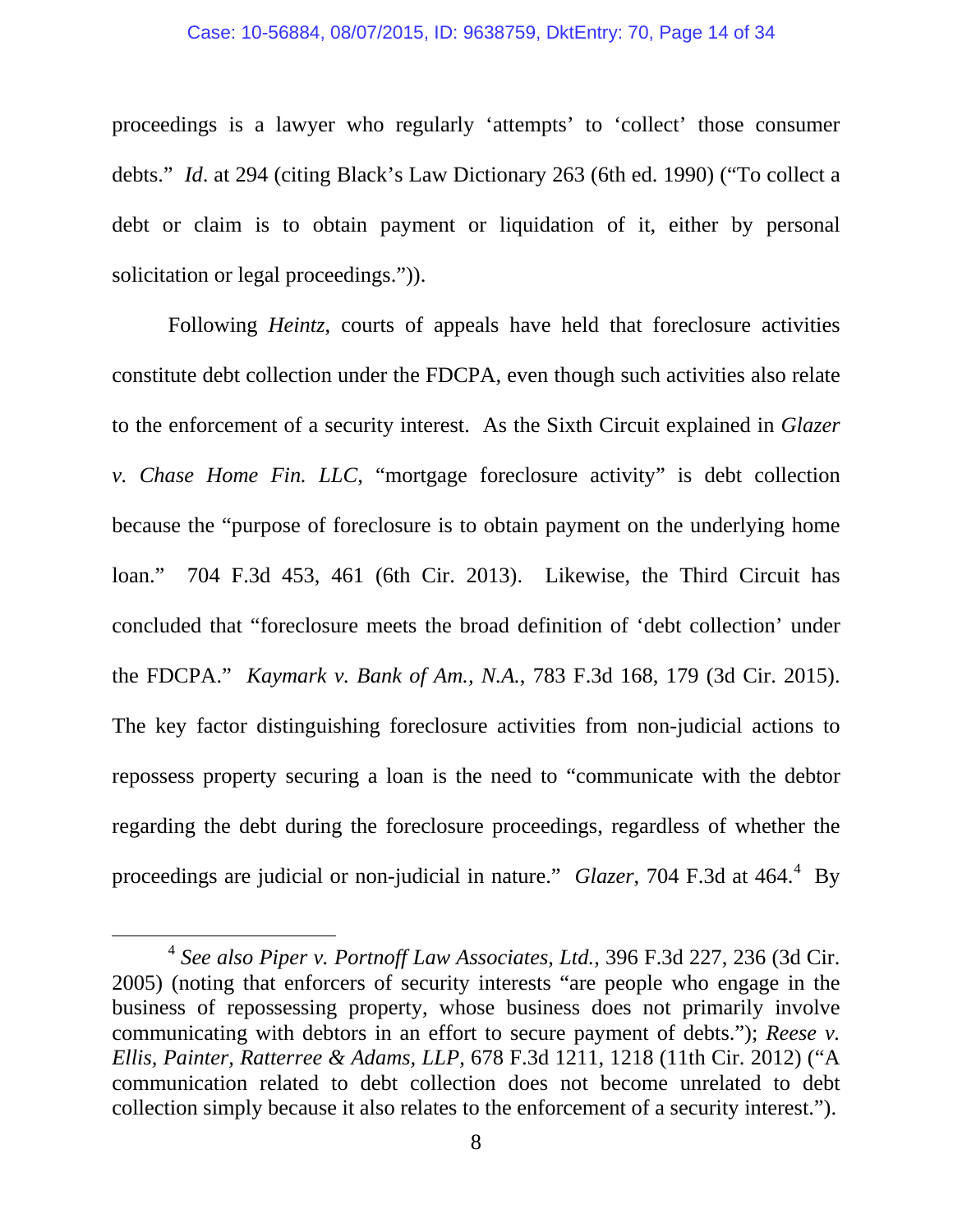#### Case: 10-56884, 08/07/2015, ID: 9638759, DktEntry: 70, Page 15 of 34

contrast, other non-judicial actions to enforce security interests, such as repossessing a car, are taken without communicating with the consumer because they do not involve attempts to "obtain payment . . . by personal solicitation or legal proceedings." *Heintz*, 514 U.S. at 294 (quoting Black's Law Dictionary 263 (6th ed. 1990)).<sup>[5](#page-14-0)</sup>

Applying the same principle here, the Notice of Default and the Notice of Trustee's Sale constitute attempts to collect the mortgage debt owed by Ho. The Notice of Default warns Ho that she is in default on her mortgage, states the amount that is claimed past due, and represents that she may be able to bring her account in good standing (and avoid foreclosure) by paying "all of [her] past due payments plus permitted costs and expenses." SER at 453. The Notice of

<span id="page-14-0"></span> $<sup>5</sup>$  Appellees contend (Br. at 38) that because § 1692f(6) applies to enforcers</sup> of security interests and because that provision prohibits certain "threats" to effect non-judicial dispossession of property, the FDCPA recognizes that enforcers of security interests communicate with consumers. Not so. Section 1692f(6) broadly prohibits "[t]aking or threatening to take any nonjudicial action to effect dispossession or disablement of property" if one of the three criteria specified in § 1692f(6)(A) through (C) is present. That prohibition applies equally to debt collectors under the general definition and enforcers of security interests under the third sentence in § 1692a(6), and it covers taking and threats to take both secured and unsecured property. Thus, "[t]aking" property in violation of § 1692f(6) need not involve enforcement of a security interest, and an enforcer of security interests may unlawfully "threaten[]" a particular consumer in violation of § 1692f(6) even if it does not *regularly* engage in debt collection. To be sure, if an entity purporting to enforce security interests regularly threatened consumers—for instance, by regularly threatening to repossess consumers' automobiles unless they made payment—such an entity would constitute a debt collector under the general definition of  $§$  1692a(6).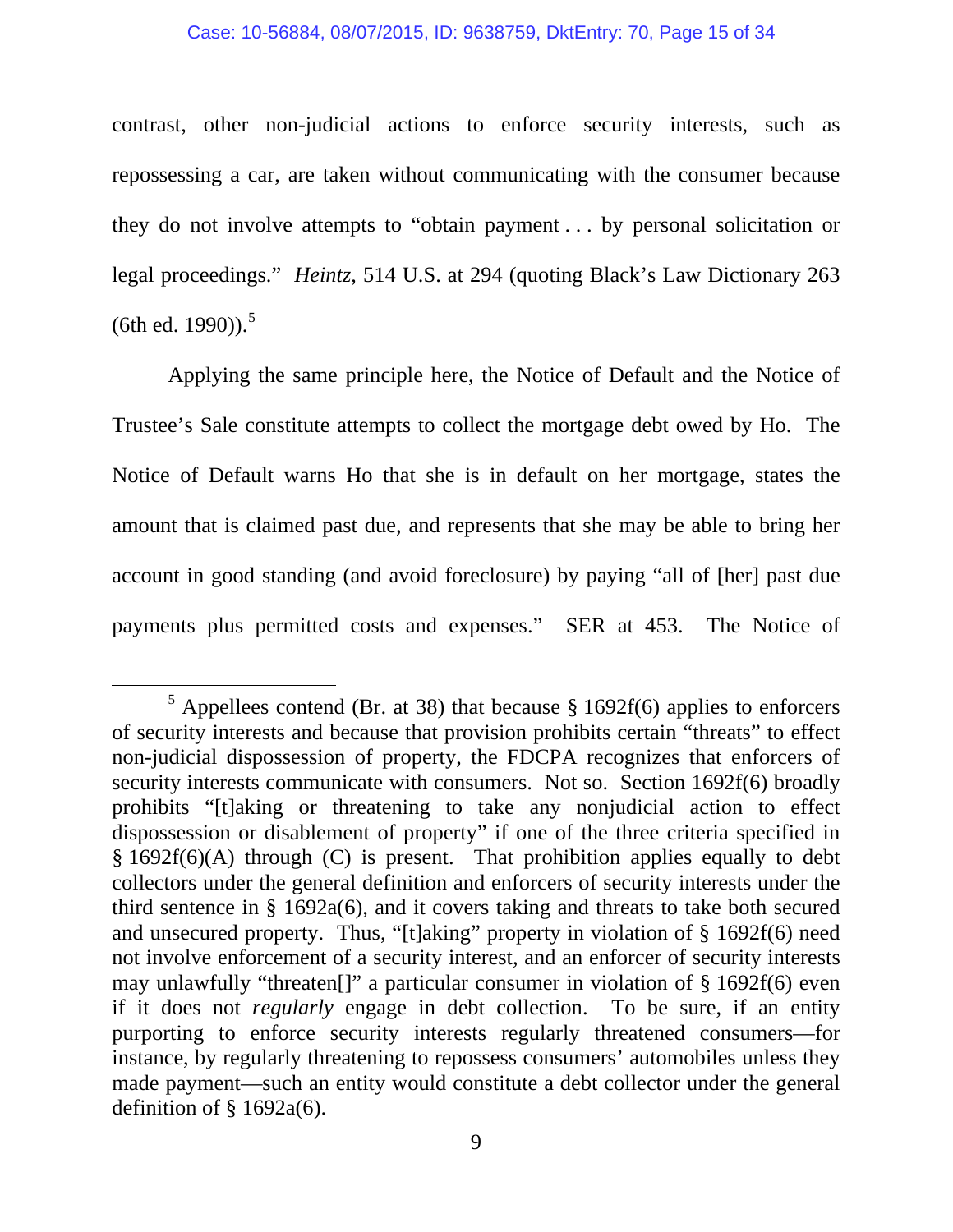Trustee's Sale again tells Ho that she is "in default" and advises her that "unless you take action to protect your property, it may be sold at a public sale." *Id*. at 456 (capitalization altered). By sending these notices, ReconTrust is therefore involved in more than simply enforcing the creditor's rights under the deed of trust (for example, by conducting the foreclosure sale). These notices are communications directed at the consumer that provide the consumer an opportunity to cure her default and also threaten foreclosure on the consumer's home unless payment on the debt is made. Such communications constitute debt collection, as they threaten foreclosure unless the consumer makes payment on her debt. *See McLaughlin v. Phelan Hallinan & Schmieg, LLP*, 756 F.3d 240, 245-46 (3d Cir. 2014) (noting that "discussions of the status of payment [and] offers of alternatives to default" may constitute debt collection activity, and that "a communication need not contain an explicit demand for payment to constitute debt collection activity"), *cert. denied*, 135 S. Ct. 487 (2014).

2. Appellees claim that even if ReconTrust meets this definition, it is exempt under the fiduciary exception included among the six enumerated exemptions under § 1692a(6)(A)–(F). *See* Br. of Appellees at 21. Under this exception, an entity is exempt from the definition of "debt collector" if its collection activities are "incidental to a bona fide fiduciary obligation." 15 U.S.C. § 1692a(6)(F)(i). As this Court has explained, two requirements must be satisfied

10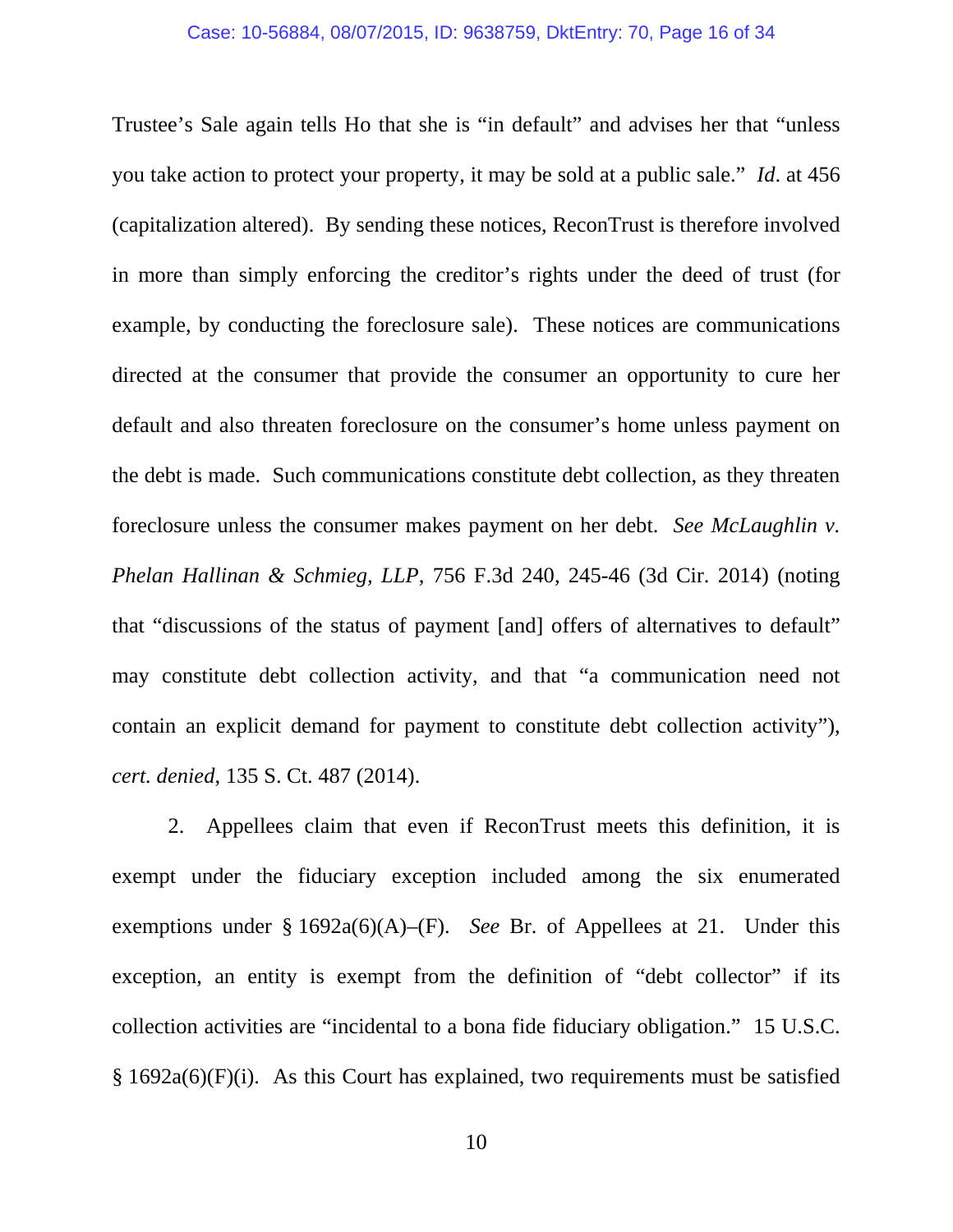#### Case: 10-56884, 08/07/2015, ID: 9638759, DktEntry: 70, Page 17 of 34

for an entity to come within this exception: (1) "the entity must have a 'fiduciary obligation,'" and (2) the collection activity must be "incidental to" that obligation. *Rowe v. Educ. Credit Mgmt. Corp.*, 559 F.3d 1028, 1032 (9th Cir. 2009).

Appellant argues that ReconTrust fails the first requirement, citing California precedent stating that a foreclosure trustee "owes no true fiduciary duty to either party" in a foreclosure action. Reply Br. of Appellant at 22 (citing *Hatch v. Collins*, 225 Cal. App. 3d 1104 (1990)). *See also Pro Value Properties, Inc. v. Quality Loan Service Corp.*, 170 Cal. App. 4th 579, 583 (2009) ("The trustee in nonjudicial foreclosure is not a true trustee with fiduciary duties, but rather a common agent for the trustor and beneficiary.") (citations omitted). Appellees do not appear to contest this issue of state law, but instead claim that use of the term "fiduciary obligation" in the Act's exception "was meant to apply beyond the narrow confines of common law 'fiduciary duties.'" Br. of Appellees at 21 n.10.

Although the Bureau takes no position on the underlying issue of state law, the Bureau disagrees with Appellees' attempt to expand the meaning of the fiduciary exception of the FDCPA. Such an interpretation is not supported by the Act. To the contrary, the requirement that the fiduciary obligation under § 1692a(6)(F)(i) be "bona fide" indicates that only actual fiduciary obligations fall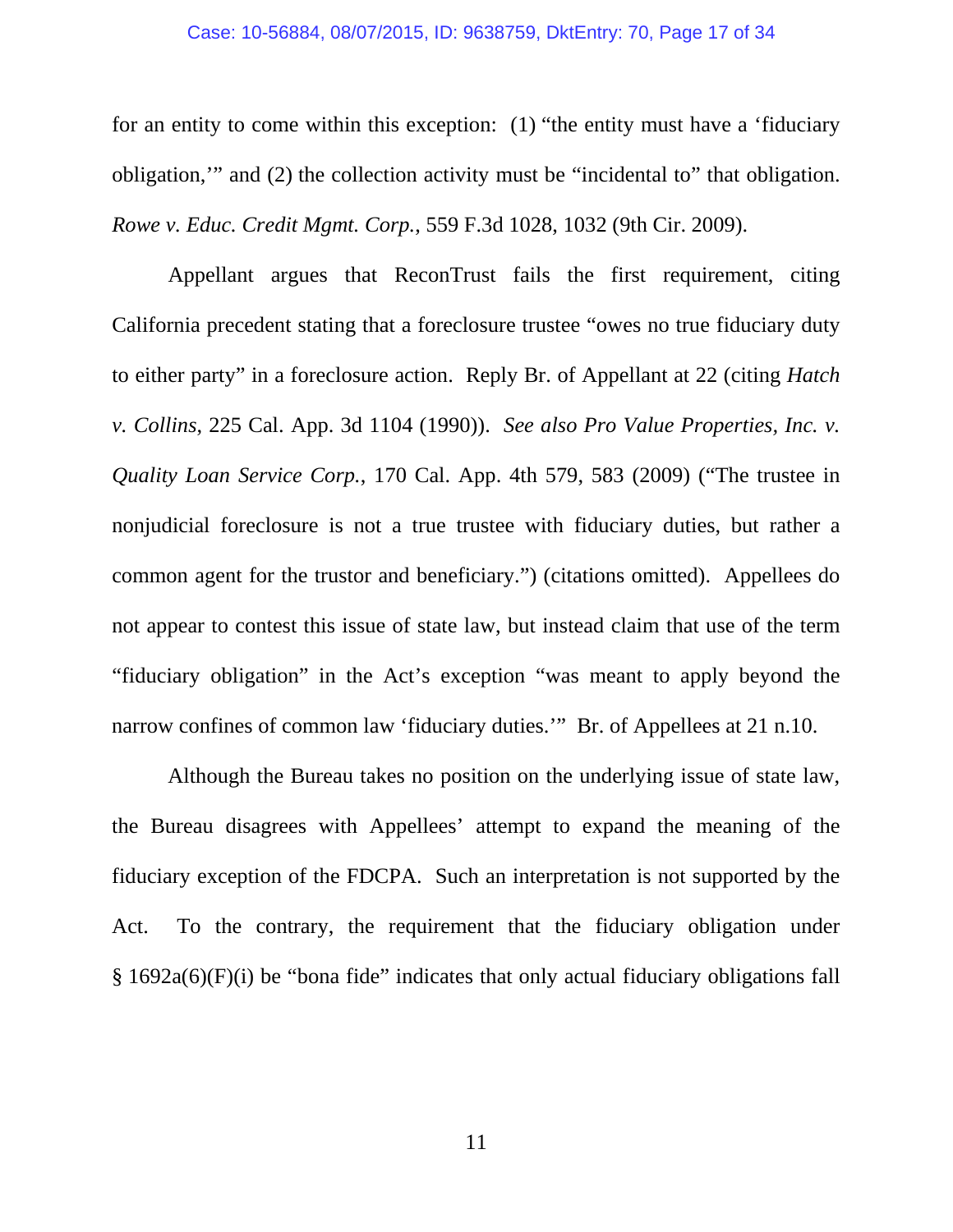#### Case: 10-56884, 08/07/2015, ID: 9638759, DktEntry: 70, Page 18 of 34

under the exception.<sup>[6](#page-17-0)</sup> Nothing in the text or purpose of the Act, nor any authority cited by Appellees, indicates that a broader meaning was intended.

3. Appellees and their amici raise several objections to treating the foreclosure notices as debt collection activity, all of which relate to California law. None has merit.

First, Appellees and their amici emphasize that the foreclosure notices are required under state law as preconditions to non-judicial foreclosure. *See* Br. of Appellees at 31; Br. of United Trustees' Ass'n, *et al*., ECF No. 54, at 5. The misrepresentation alleged here, however, involves the amount claimed due on the two foreclosure notices, an amount which is not dictated by California law. More generally, providing a notice as a "statutory condition precedent" to further action against the consumer is not "mutually exclusive with debt collection." *Romea v. Heiberger & Associates*, 163 F.3d 111, 116 (2d Cir. 1998) (discussing that notice required under New York's *in rem* eviction procedure involved debt collection under the FDCPA). As *Romea* makes clear, "the fact that [a] letter also served as a

<span id="page-17-0"></span><sup>&</sup>lt;sup>6</sup> Even if, contrary to the California law cited by the parties, ReconTrust satisfied this first requirement, it likely would still not satisfy the additional requirement that its collection activities be "incidental" to its fiduciary obligations. *See* 15 U.S.C. § 1692a(6)(F)(i). The FTC, which has had authority to enforce the FDCPA since its enactment in 1977, *see* Pub. L. No. 95-109, § 814, 91 Stat. 874, 881-82 (1977), has construed the exception as including entities such as "trust departments of banks" but not trustees named "solely for the purpose of conducting a foreclosure sale (*i.e.*, exercising a power of sale in the event of default on a loan)." 53 Fed. Reg. 50,097, 50,103.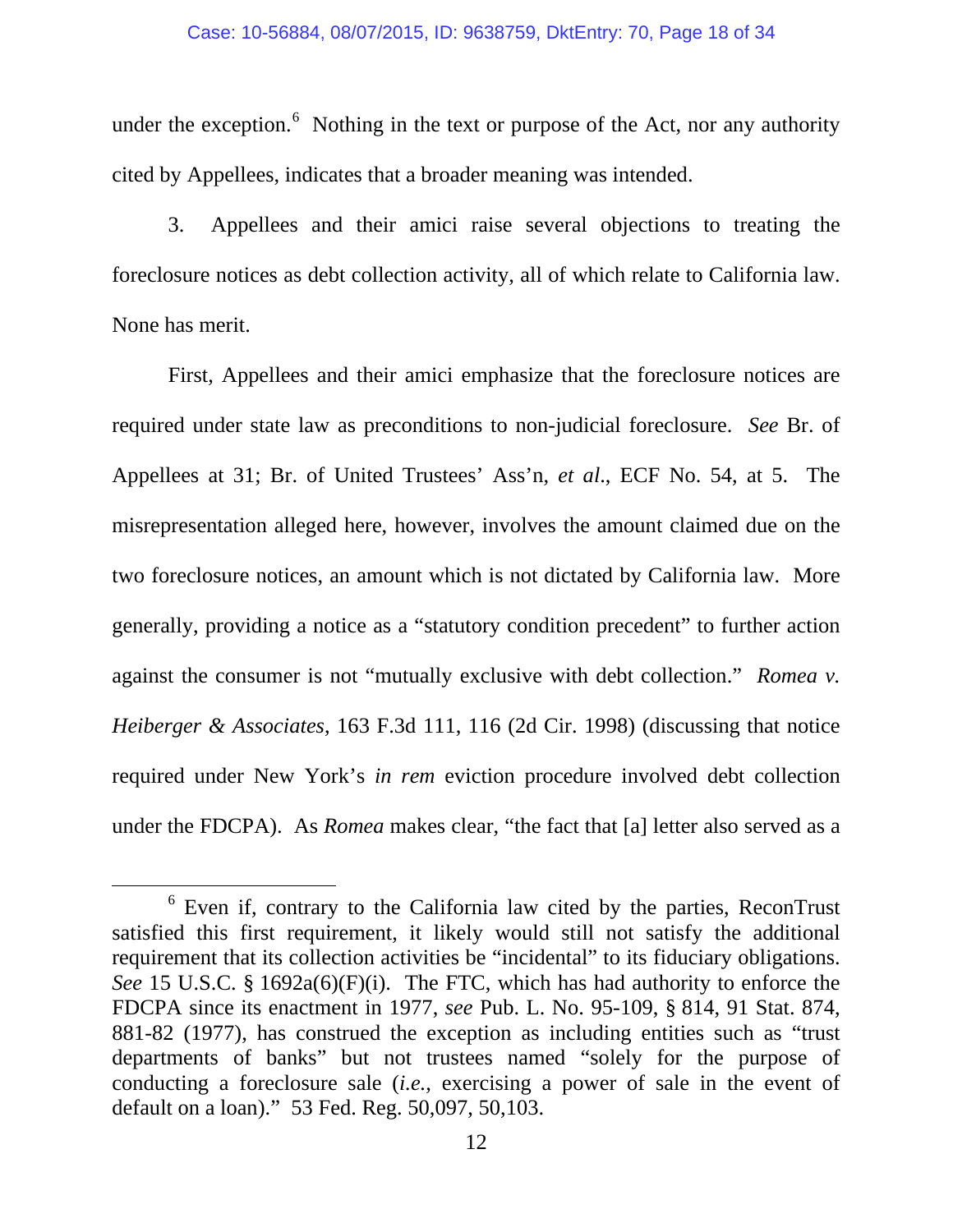#### Case: 10-56884, 08/07/2015, ID: 9638759, DktEntry: 70, Page 19 of 34

prerequisite to commencement of the [eviction] process is wholly irrelevant to the requirements and applicability of the FDCPA." *Id*.; *see also Piper v. Portnoff Law Associates, Ltd.*, 396 F.3d 227, 234 (3d Cir. 2005) (rejecting argument that debt collector's conduct "cannot be found to be covered by the FDCPA because all it ever tried to do was enforce a lien in the manner dictated by [state law]").

Appellees' related argument that state-mandated notices "are not the type of activity the FDCPA was intended to address" fails for similar reasons. *See* Br. of Appellees at 30–31; *see also* Br. of United Trustees' Ass'n at 9–10. Appellees' argument misconstrues both the intended purpose of the FDCPA and the "activity" at issue in this case. The express purpose of the FDCPA is to "eliminate abusive debt collection practices by debt collectors," which include the use of any "false, deceptive, or misleading representation." 15 U.S.C. §§ 1692(e), 1692e. Ho alleges that Appellees violated § 1692e by making false and misleading misrepresentations in the amount claimed due for her to avoid foreclosure. SER at 409–10. That such a misrepresentation might have occurred in the context of a state-mandated notice does not somehow immunize Appellees from abiding by § 1692e in the course of providing such notices. As the Second Circuit stated in *Romea*, a statutorily required notice is "undeniably a 'communication' as defined by the FDCPA in that it convey[s] 'information regarding a debt' to another person." *Romea*, 163 F.3d at 116. Carving out such notices from the scope of the FDCPA would create a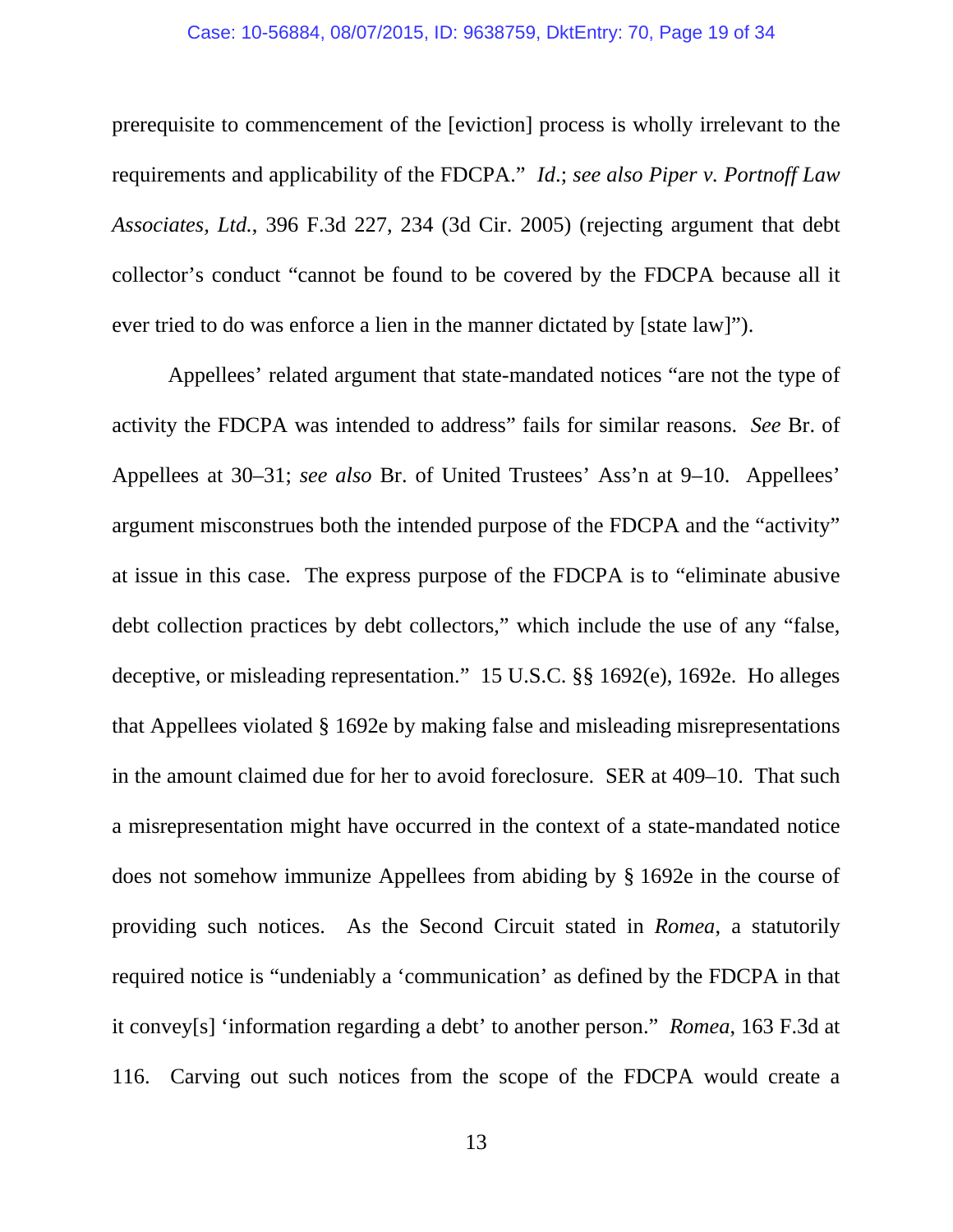#### Case: 10-56884, 08/07/2015, ID: 9638759, DktEntry: 70, Page 20 of 34

loophole in the Act, allowing debt collectors to engage in conduct expressly prohibited by the Act. Nothing indicates Congress intended to exempt such conduct from the scope of the FDCPA.

Second, Appellees and their amici suggest that California's prohibition on deficiency judgments in non-judicial actions somehow exempts foreclosure-related activity from qualifying as debt collection. *See* Br. of Appellees at 37 n.16; Br. of United Trustees' Ass'n at 7, 10 n.7, 13. This argument ignores the weight of authority that foreclosure itself constitutes debt collection. *See, e.g.*, *Kaymark*, 783 F.3d at 179; *Glazer*, 704 F.3d at 461. Whether the mortgage note holder can pursue further relief against the consumer for deficiencies after foreclosure does not alter the fact that the foreclosure process itself involves the collection of a debt under the FDCPA. *See Piper*, 396 F.3d at 236 ("if a collector were able to avoid liability under the FDCPA simply by choosing to proceed *in rem* rather than *in personam*, it would undermine the purpose of the FDCPA.") (quoting *Piper v. Portnoff Law Associates*, 274 F. Supp. 2d 681, 687 (E.D. Pa. 2003)).

Finally, amici in support of Appellees claim that compliance with California's non-judicial foreclosure process creates conflicts with the FDCPA. *See* Br. of United Trustees' Ass'n at 33–36. That a conflict may exist between state and federal law is no basis for state law to trump or somehow excuse compliance with federal law. Under § 1692n, the Act does not preempt state law

14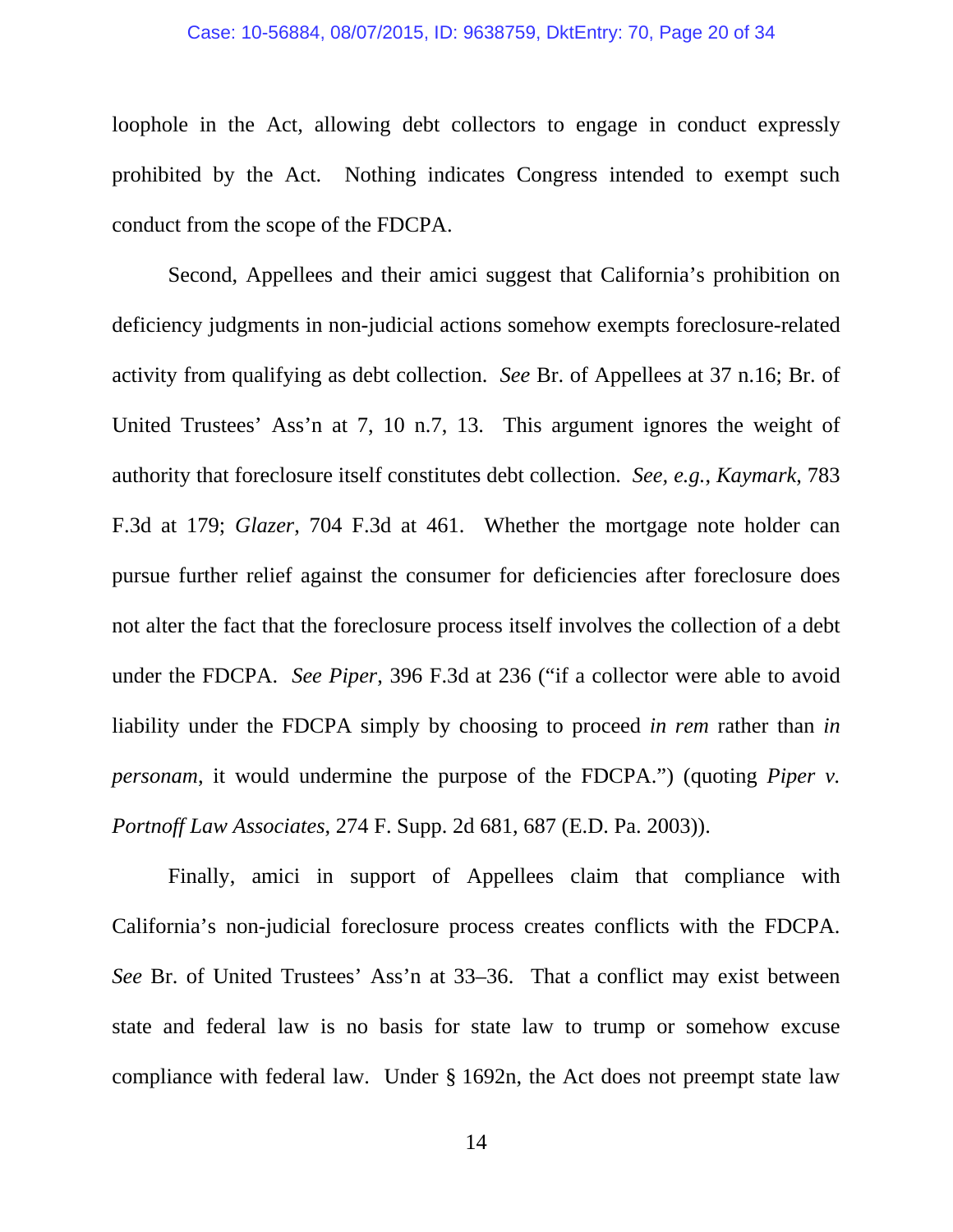#### Case: 10-56884, 08/07/2015, ID: 9638759, DktEntry: 70, Page 21 of 34

"except to the extent that those laws are inconsistent with any provision of [the Act], and then only to the extent of the inconsistency." Therefore, if a conflict were found between the FDCPA and state law, "it would be [the state law], and not the FDCPA, that would have to yield." *Romea*, 163 F.3d at 118 n.10.

However, a court need not necessarily resort to preemption. The Supreme Court in *Heintz* made clear that the FDCPA is more flexible than Appellees' argument would suggest. In *Heintz*, an attorney claimed that the Act's communication prohibitions led to certain "anomalies" when applied to litigation activities, and thus claimed that litigating attorneys should be altogether exempt from the Act. *Heintz*, 514 U.S. at 296. The Court rejected that argument. Instead, the Court held it easier to infer an "additional, implicit, exception" regarding such conduct in order to avoid creating "a far broader exception" applicable to an entire class of persons. *Id.* at 297. *See also McCollough v. Johnson, Rodenburg & Lauinger, LLC*, 637 F.3d 939, 952 (9th Cir. 2011) (noting the "implicit[] exception" analysis in *Heintz*). As with the Court's approach to the so-called "anomalies" in *Heintz*, interactions between California's foreclosure provisions and the Act may be harmonized, where warranted, through narrowly tailored exceptions to the specific conduct at issue. The alternative approach—carving out foreclosure trustees as a class—would create precisely the kind of "far broader exception" rejected by the Court in *Heintz*. *See* 514 U.S. at 297*.*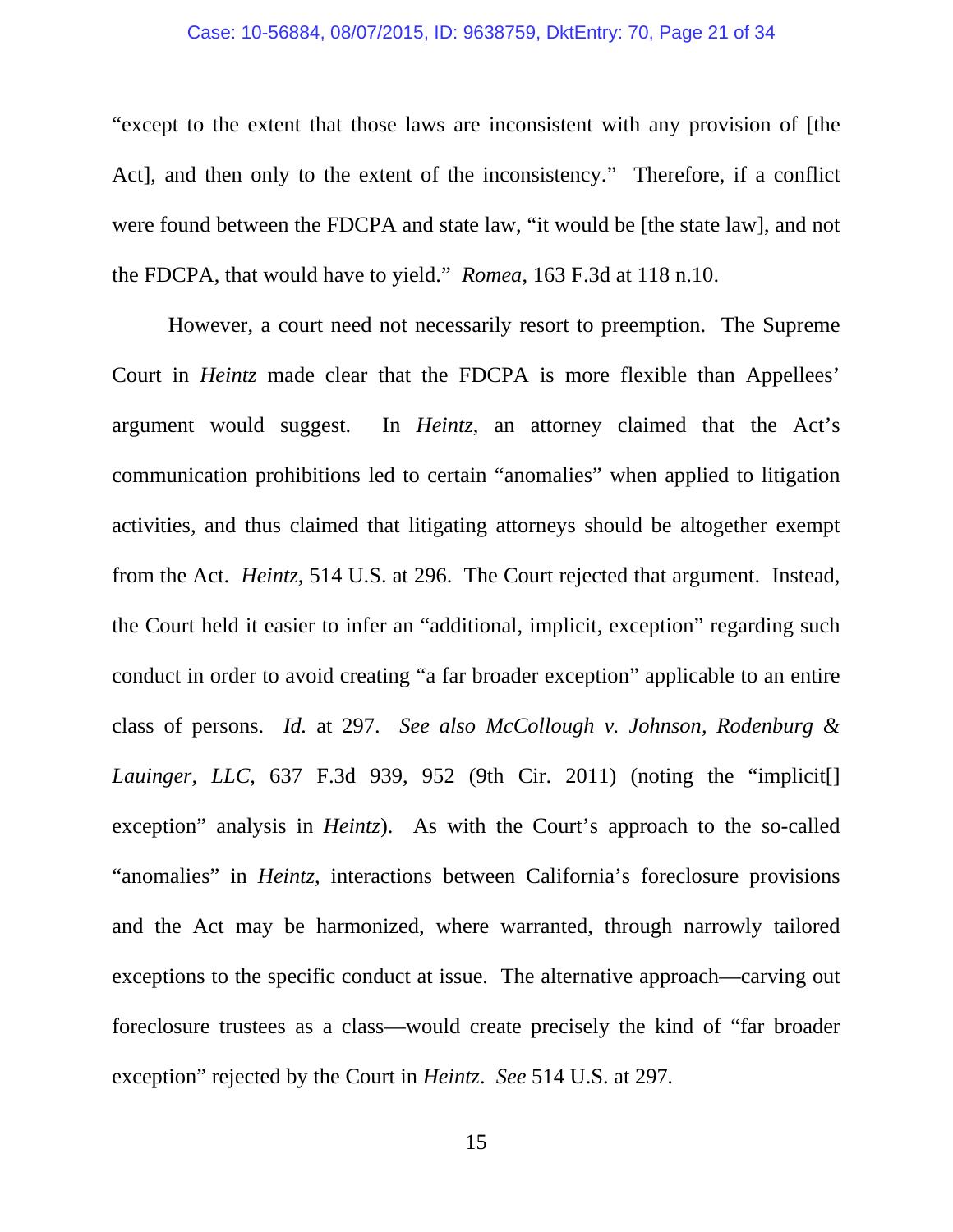## <span id="page-21-0"></span>**II. An Entity Whose Principal Purpose Is Enforcing Security Interests May Meet the Act's General Definition of "Debt Collector" for Purposes of the Entire Act.**

As noted above in Part I, § 1692a(6) of the FDCPA states that the general definition of debt collector "also includes" persons who use "any instrumentality of interstate commerce or the mails in any business the principal purpose of which is the enforcement of security interests," but only for purposes of § 1692f(6) of the Act. This case raises the question whether, under this definition, an entity whose principal purpose is the enforcement of security interests is necessarily excluded from the general definition of "debt collector" and, therefore, exempt from all but § 1692f(6) of the Act. It is not. As discussed in Part I, an entity that satisfies the general definition is a "debt collector" for purposes of the entire Act unless one of the six exceptions specified in §  $1692(a)(6)(A)$  through (F) applies. Because none of those exceptions covers entities that enforce security interests, the general definition governs according to its own terms. *See* 15 U.S.C. § 1692a(6)(A)–(F).

The text and structure of the definition confirm that entities that enforce security interests are not necessarily excluded from the general definition of debt collector. The general definition encompasses both entities whose "principal purpose" is debt collection and entities that "regularly collect[]" debts, while the definition for purposes of § 1692f(6) includes entities whose "principal purpose" is enforcing security interests. 15 U.S.C. § 1692a(6). Thus, an entity that "regularly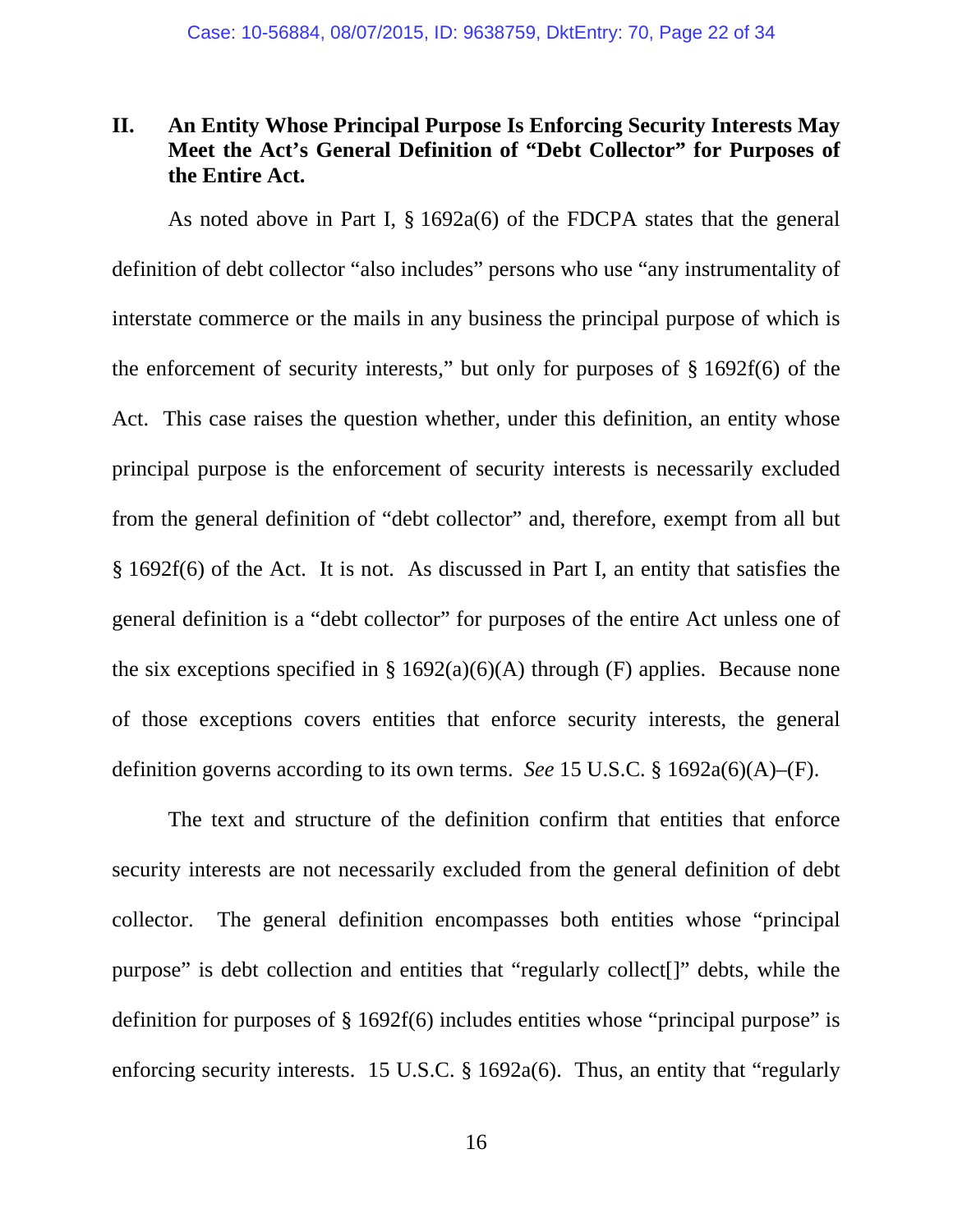#### Case: 10-56884, 08/07/2015, ID: 9638759, DktEntry: 70, Page 23 of 34

collects" debts is a "debt collector" regardless of the principal purpose of its business.<sup>[7](#page-22-0)</sup> And nothing in the text of the statute suggests that an entity whose principal business is enforcing security interests cannot also regularly collect debts.

Appellees incorrectly assert that this interpretation renders superfluous the inclusion of enforcers of security interests for purposes of § 1692f(6). *See* Br. of Appellees at 35. Because it is possible for an entity to enforce security interests without regularly collecting debts, the express inclusion of such entities for purposes of § 1692f(6) still has "work to do." *United States v. Home Concrete & Supply, LLC*, 132 S. Ct. 1836, 1841 (2012) (noting canon of interpretation that statutes should be construed to avoid rendering any provision "superfluous, void, or insignificant") (*quoting TRW Inc. v. Andrews*, 534 U.S. 19, 31 (2001)). For instance, businesses that enforce security interests may be involved exclusively in the repossession of automobiles or other personal property. If such entities never demand payment or otherwise communicate with debtors, they will not meet the general definition of "debt collector," but will be considered debt collectors for purposes of § 1692f(6) because of the third sentence of § 1692a(6). *See Glazer*, 704 F.3d at 464 ("Section 1692a(6) thus recognizes that there are people who engage in the business of repossessing property, whose business does not primarily involve communicating with debtors in an effort to secure payment of debts.")

<span id="page-22-0"></span> $<sup>7</sup>$  For this reason, the Court need not decide whether an entity could have as</sup> its "principal purpose" both collecting debts and enforcing security interests.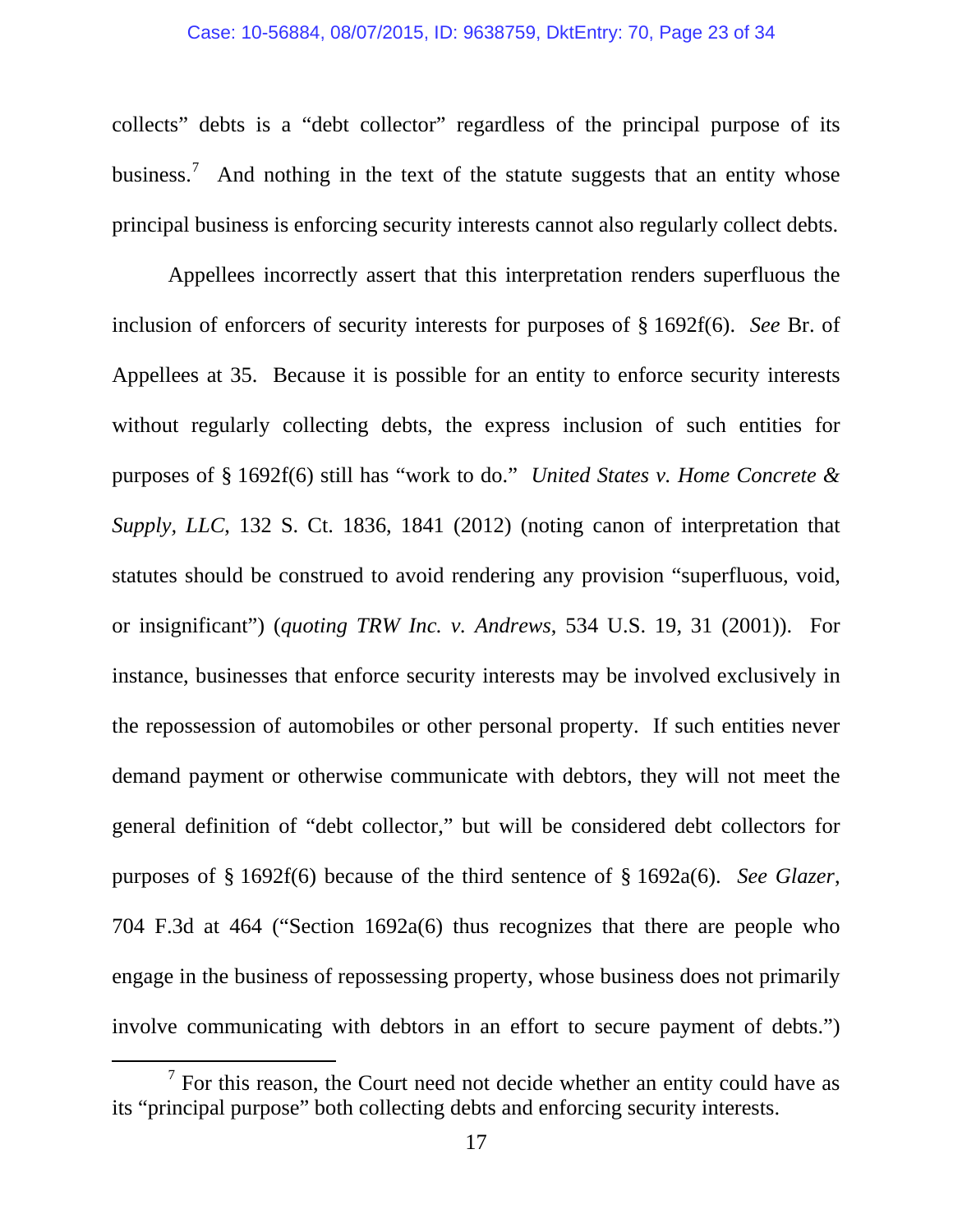(quoting *Piper*, 396 F.3d at 236); *see also Montgomery v. Huntington Bank*, 346 F.3d 693, 700–01 (6th Cir. 2003).

A prior administrative interpretation of the Act further supports this conclusion. In long-standing staff commentary published after notice and comment, the FTC stated that "[b]ecause the FDCPA's definition of 'debt collection' includes parties whose principal business is enforcing security interests only for [§ 1692f(6)] purposes, such parties (*if they do not otherwise fall within the definition*) are subject only to this provision and not to the rest of the FDCPA."[8](#page-23-0) Statements of General Policy or Interpretation Staff Commentary on the Fair Debt Collection Practices Act, 53 Fed. Reg. 50,097, 50,108 (Dec. 13, 1988) (emphasis added). Relying on this interpretation, the Fifth Circuit has held that "the entire FDCPA can apply to a party whose principal business is enforcing security interests but who nevertheless fits § 1692a(6)'s general definition of a debt collector." *Kaltenbach v. Richards*, 464 F.3d 524, 528 (5th Cir. 2006).

Finally, the FDCPA's consumer-protection purposes would be significantly undermined if entities that regularly collect debts from consumers were exempted from the Act's prohibitions on abusive, deceptive, and unfair practices simply

<span id="page-23-0"></span><sup>&</sup>lt;sup>8</sup> After passage of the Dodd-Frank Act in 2010, the Bureau determined that FTC commentary on the FDCPA will be given "due consideration." *See* Identification of Enforceable Rules and Orders, 76 Fed. Reg. 43,569, 43,570 (July 21, 2011). The Bureau agrees with this commentary to the extent that it indicates that entities satisfying the general definition of "debt collector" are subject to the entire Act.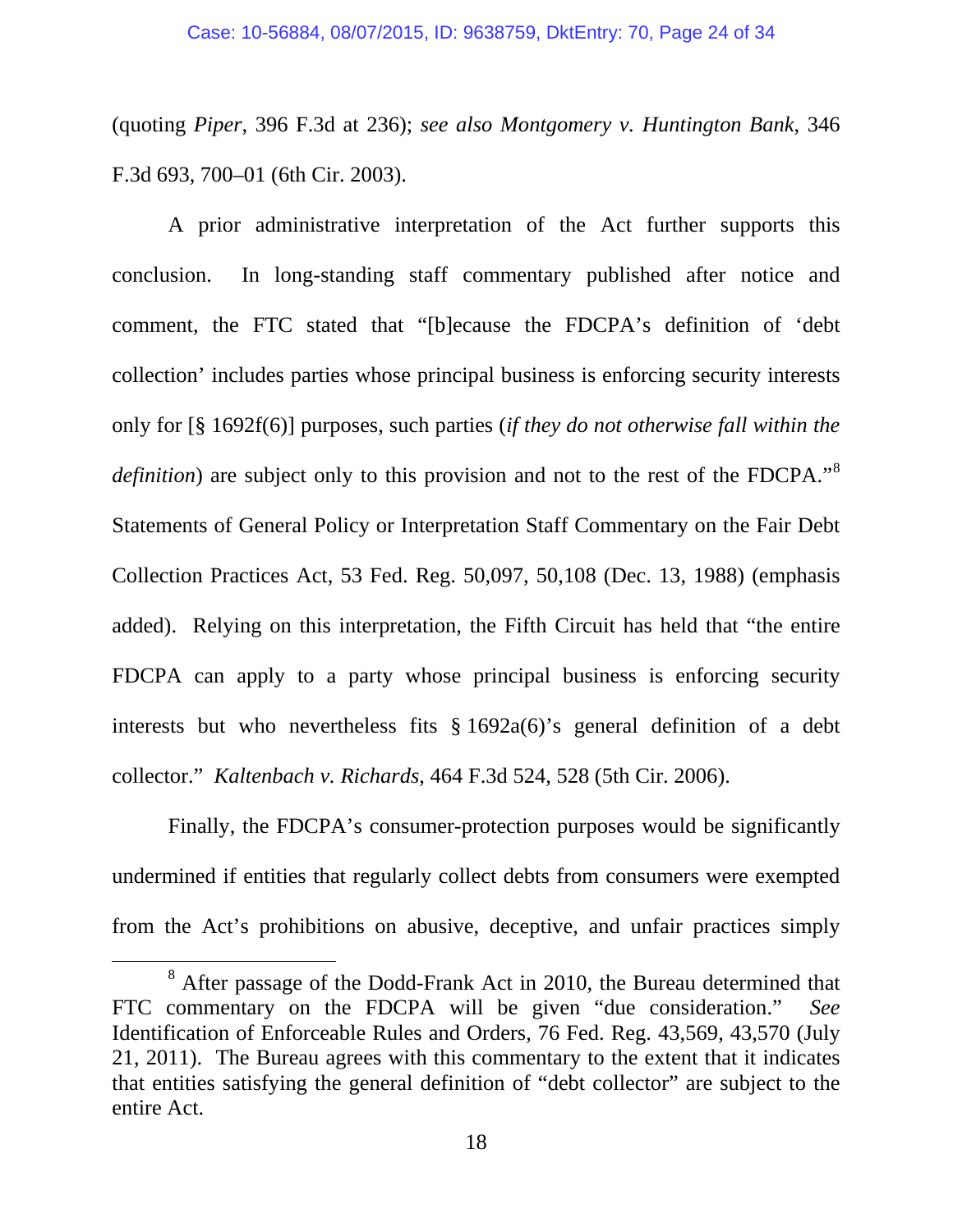because the principal purpose of their business is enforcing security interests. It would be easy for an entity that regularly seeks payment of secured debt that is in default to structure its interactions with consumers to emphasize the upcoming loss of the security. *See Reese v. Ellis, Painter, Ratterree & Adams, LLP*, 678 F.3d 1211, 1217 (11th Cir. 2012) (noting that communications from debt collector had "dual purposes"); *Wilson v. Draper & Goldberg, P.L.L.C.*, 443 F.3d 373, 376–77 (4th Cir. 2006) (debt collector initiated foreclosure proceedings and then requested money to "reinstate the . . . account"); *Piper*, 396 F.3d at 230 (debt collector threatened sheriff's sale of home if consumers did not pay debts). If such an entity were not a "debt collector" for purposes of the entire Act, then the statute's consumer protections, other than § 1692f(6), simply would not apply, and consumers could be subject to much of the conduct that Congress sought to prohibit simply because the debt is secured. The FDCPA unambiguously applies to consumer debt whether secured or unsecured. *See* 15 U.S.C. § 1692a(5); *Reese*, 678 F.3d at 1218 (under the Act, "[a] debt is still a 'debt' even if it is secured"). It is implausible that Congress would have intended to "create a loophole" giving entities that regularly collect secured debt such a ready means for evading the Act's consumer protections. *Reese*, 678 F.3d at 1218 (noting that "[t]he practical result would be that the Act would apply only to efforts to collect unsecured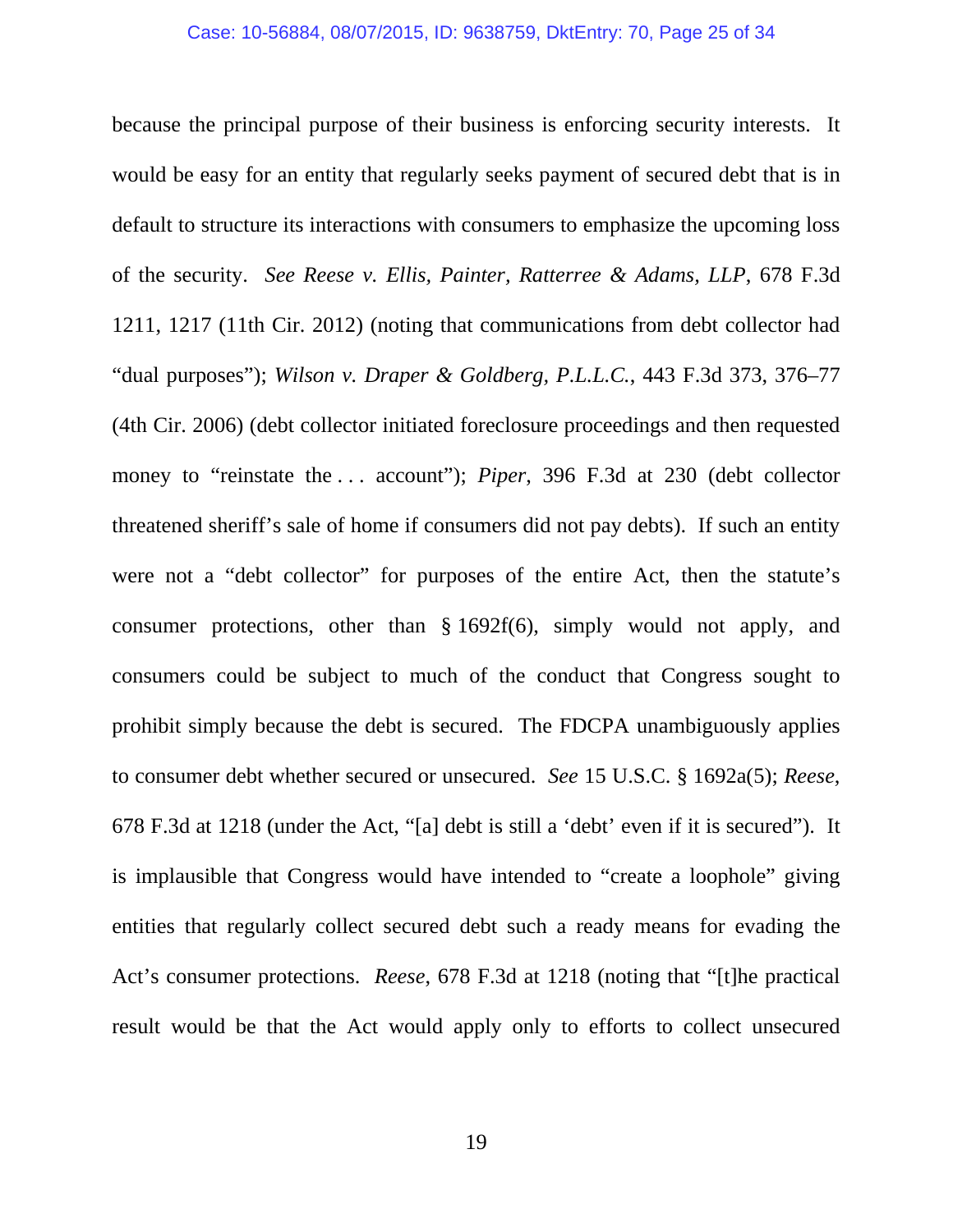debts."). The entirety of the Act therefore applies to such entities, regardless of whether the debts they attempt to collect are secured.

\* \* \*

### **CONCLUSION**

<span id="page-25-0"></span>The Court should reverse the district court and hold that trustees who regularly foreclose on California deeds of trust in non-judicial actions are debt collectors subject to the entire FDCPA.

Respectfully submitted,

Dated: August 7, 2015 /s/ Thomas M. McCray-Worrall

Meredith Fuchs *General Counsel* To-Quyen Truong *Deputy General Counsel*  John R. Coleman *Assistant General Counsel* Nandan M. Joshi Thomas M. McCray-Worrall *Attorneys* Consumer Financial Protection Bureau 1700 G Street, NW Washington, D.C. 20552 (202) 435-9683 (telephone) (202) 435-7024 (facsimile) thomas.mccray-worrall@cfpb.gov

*Counsel for* Amicus Curiae *Consumer Financial Protection Bureau*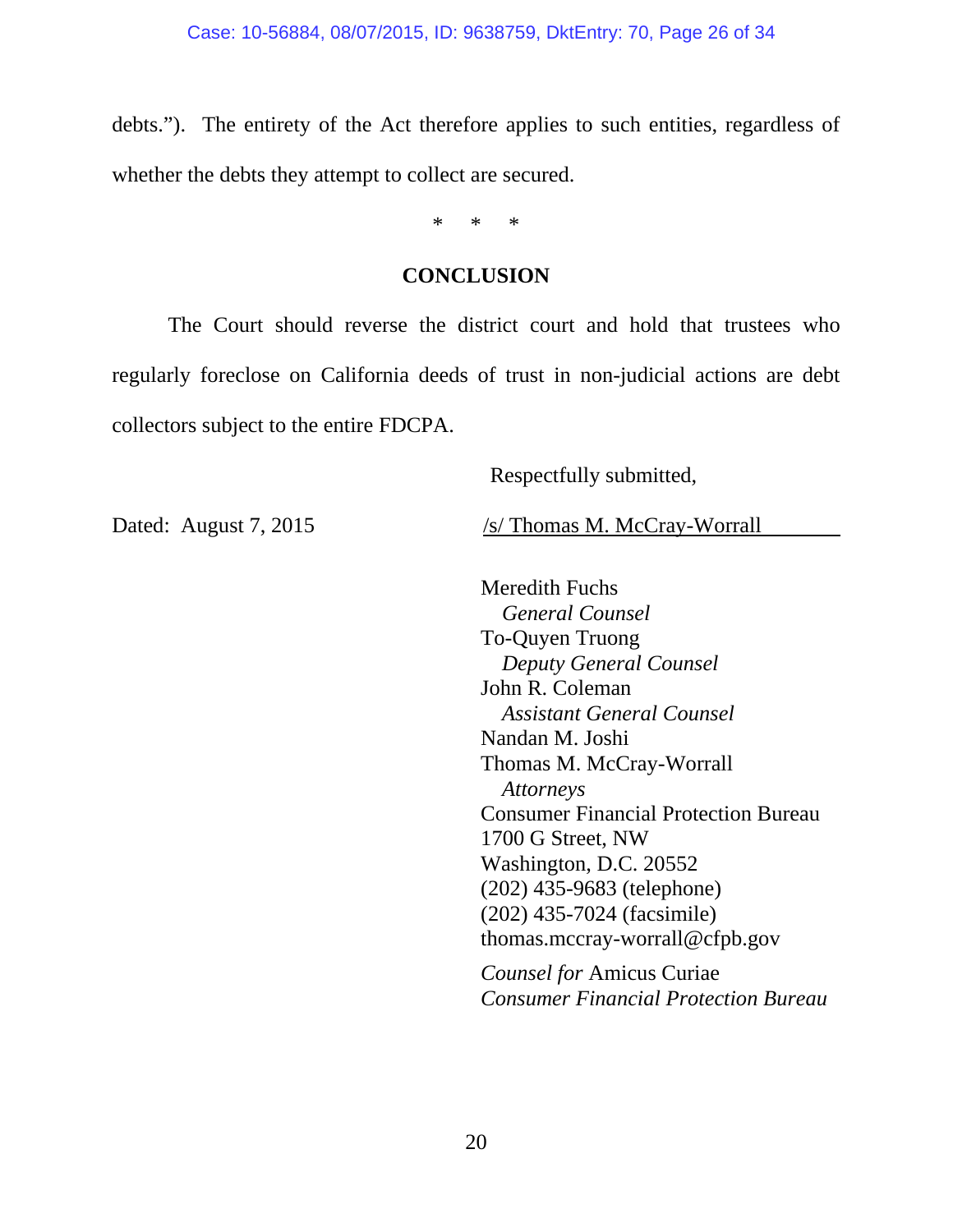# **STATUTORY APPENDIX**

## **15 U.S.C. § 1692. Congressional findings and declaration of purpose**

(a) Abusive practices

There is abundant evidence of the use of abusive, deceptive, and unfair debt collection practices by many debt collectors. Abusive debt collection practices contribute to the number of personal bankruptcies, to marital instability, to the loss of jobs, and to invasions of individual privacy.

(b) Inadequacy of laws

Existing laws and procedures for redressing these injuries are inadequate to protect consumers.

(c) Available non-abusive collection methods

Means other than misrepresentation or other abusive debt collection practices are available for the effective collection of debts.

(d) Interstate commerce

Abusive debt collection practices are carried on to a substantial extent in interstate commerce and through means and instrumentalities of such commerce. Even where abusive debt collection practices are purely intrastate in character, they nevertheless directly affect interstate commerce.

(e) Purposes

It is the purpose of this subchapter to eliminate abusive debt collection practices by debt collectors, to insure that those debt collectors who refrain from using abusive debt collection practices are not competitively disadvantaged, and to promote consistent State action to protect consumers against debt collection abuses.

## **15 U.S.C. § 1692a. Definitions**

As used in this subchapter--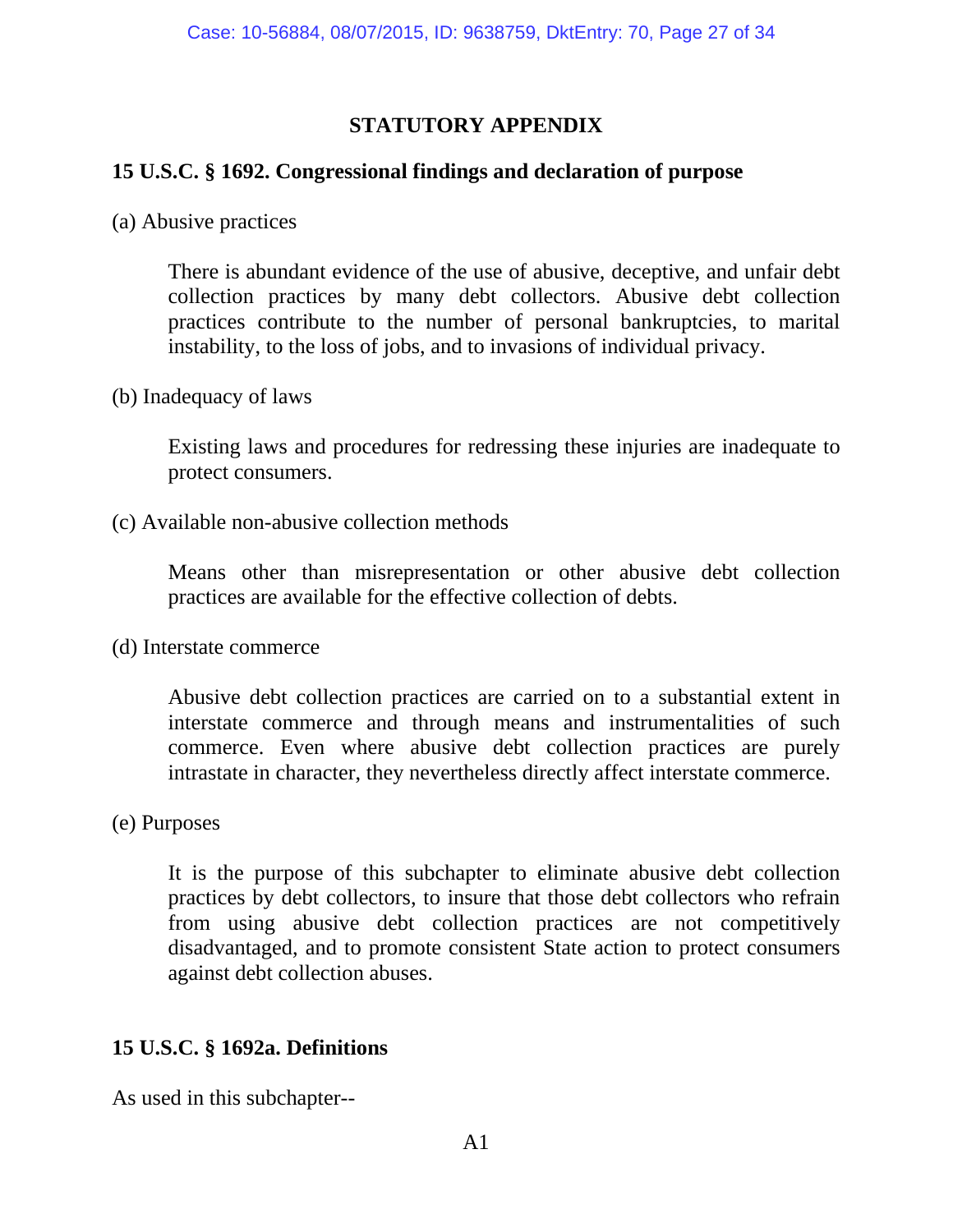\* \* \*

(2) The term "communication" means the conveying of information regarding a debt directly or indirectly to any person through any medium.

(3) The term "consumer" means any natural person obligated or allegedly obligated to pay any debt.

(4) The term "creditor" means any person who offers or extends credit creating a debt or to whom a debt is owed, but such term does not include any person to the extent that he receives an assignment or transfer of a debt in default solely for the purpose of facilitating collection of such debt for another.

(5) The term "debt" means any obligation or alleged obligation of a consumer to pay money arising out of a transaction in which the money, property, insurance, or services which are the subject of the transaction are primarily for personal, family, or household purposes, whether or not such obligation has been reduced to judgment.

(6) The term "debt collector" means any person who uses any instrumentality of interstate commerce or the mails in any business the principal purpose of which is the collection of any debts, or who regularly collects or attempts to collect, directly or indirectly, debts owed or due or asserted to be owed or due another. Notwithstanding the exclusion provided by clause (F) of the last sentence of this paragraph, the term includes any creditor who, in the process of collecting his own debts, uses any name other than his own which would indicate that a third person is collecting or attempting to collect such debts. For the purpose of section 1692f(6) of this title, such term also includes any person who uses any instrumentality of interstate commerce or the mails in any business the principal purpose of which is the enforcement of security interests. The term does not include--

(A) any officer or employee of a creditor while, in the name of the creditor, collecting debts for such creditor;

(B) any person while acting as a debt collector for another person, both of whom are related by common ownership or affiliated by corporate control, if the person acting as a debt collector does so only for persons to whom it is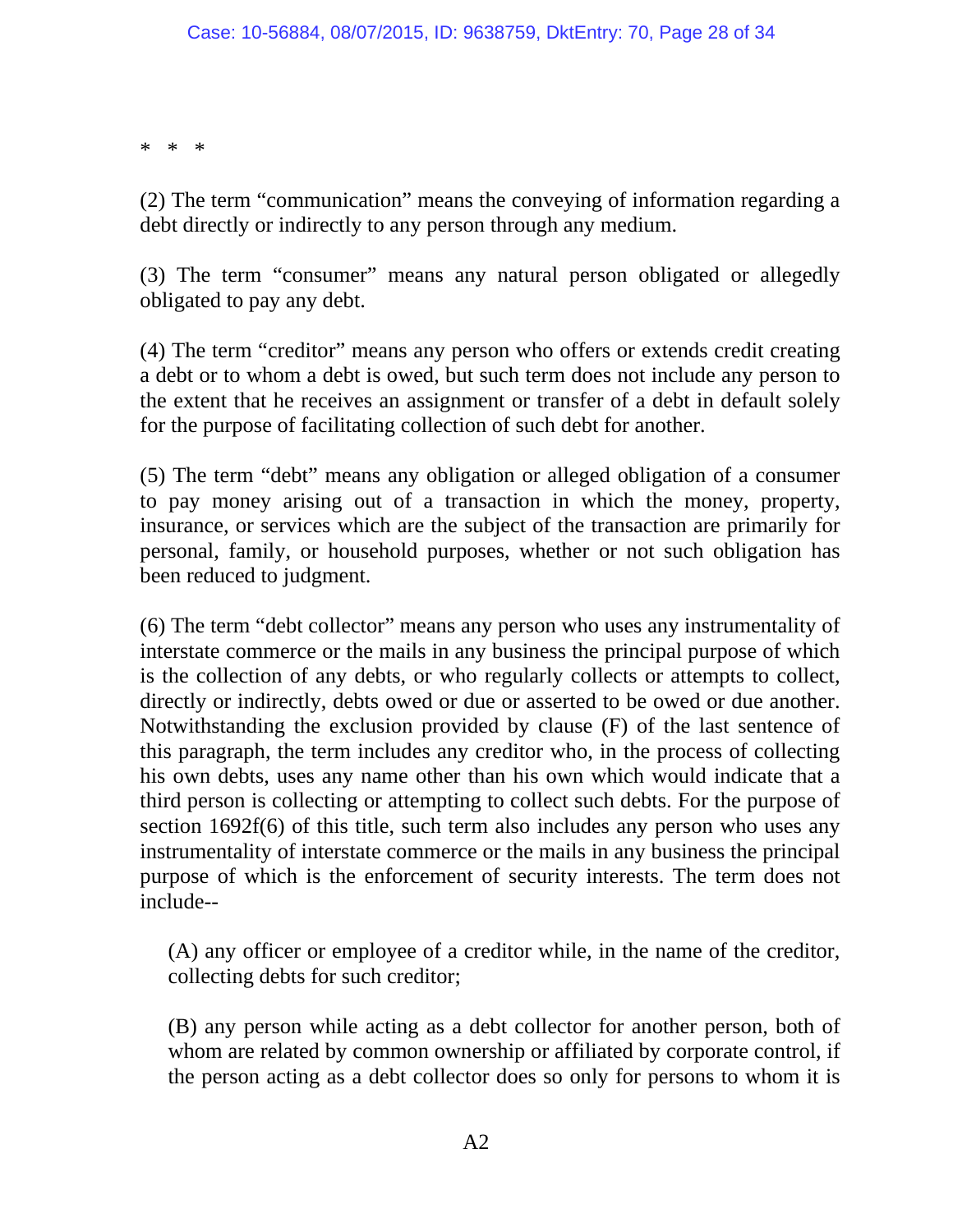so related or affiliated and if the principal business of such person is not the collection of debts;

(C) any officer or employee of the United States or any State to the extent that collecting or attempting to collect any debt is in the performance of his official duties;

(D) any person while serving or attempting to serve legal process on any other person in connection with the judicial enforcement of any debt;

(E) any nonprofit organization which, at the request of consumers, performs bona fide consumer credit counseling and assists consumers in the liquidation of their debts by receiving payments from such consumers and distributing such amounts to creditors; and

(F) any person collecting or attempting to collect any debt owed or due or asserted to be owed or due another to the extent such activity (i) is incidental to a bona fide fiduciary obligation or a bona fide escrow arrangement; (ii) concerns a debt which was originated by such person; (iii) concerns a debt which was not in default at the time it was obtained by such person; or (iv) concerns a debt obtained by such person as a secured party in a commercial credit transaction involving the creditor.

\* \* \*

## **15 U.S.C. § 1692d. Harassment or abuse**

A debt collector may not engage in any conduct the natural consequence of which is to harass, oppress, or abuse any person in connection with the collection of a debt  $* * * *$ 

## **15 U.S.C. § 1692e. False or misleading representations**

A debt collector may not use any false, deceptive, or misleading representation or means in connection with the collection of any debt. \* \* \*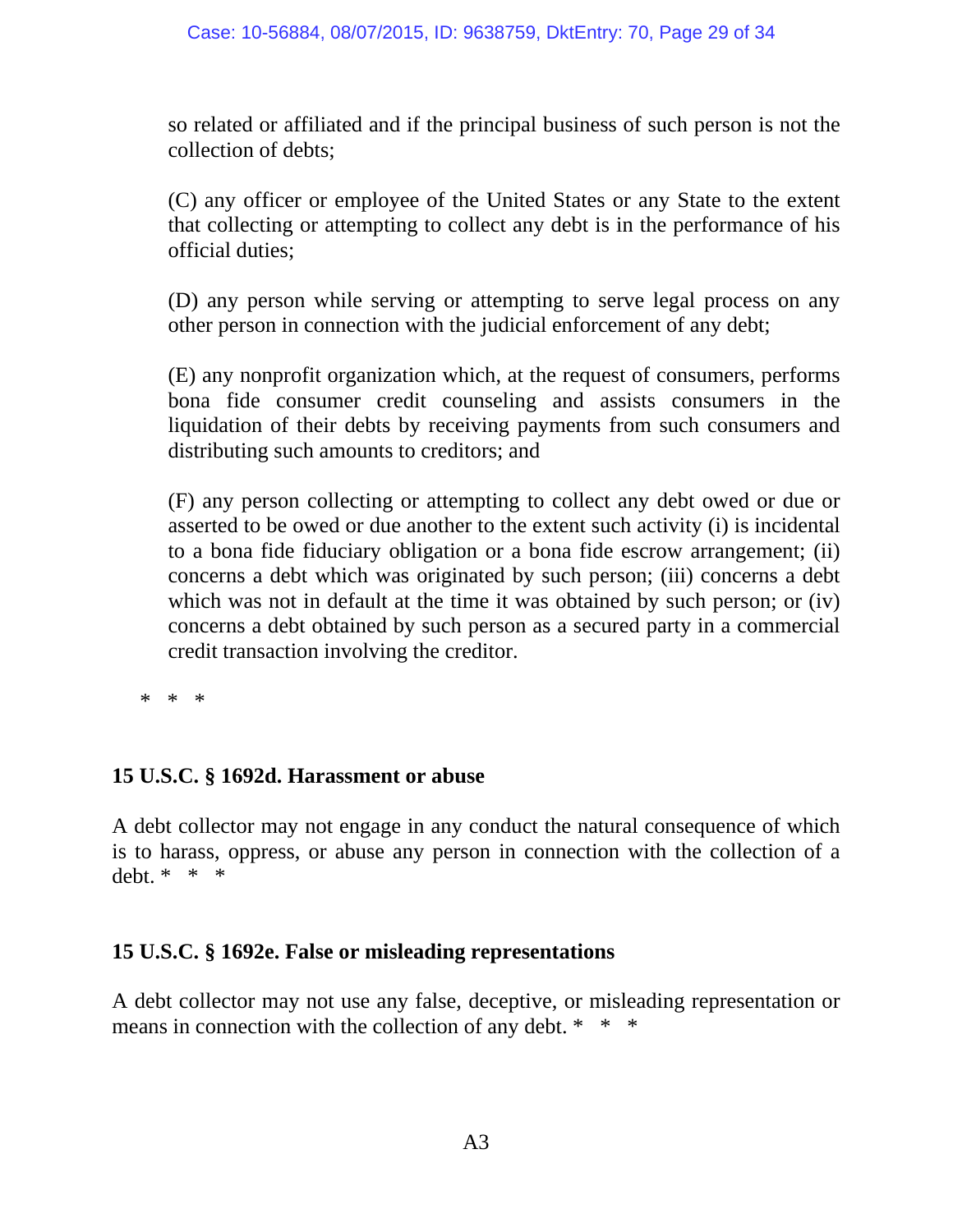# **15 U.S.C. § 1692f. Unfair practices**

A debt collector may not use unfair or unconscionable means to collect or attempt to collect any debt. Without limiting the general application of the foregoing, the following conduct is a violation of this section:

\* \* \*

(6) Taking or threatening to take any nonjudicial action to effect dispossession or disablement of property if--

(A) there is no present right to possession of the property claimed as collateral through an enforceable security interest;

(B) there is no present intention to take possession of the property; or

(C) the property is exempt by law from such dispossession or disablement.

\* \* \*

# **15 U.S.C. § 1692***l***. Administrative enforcement**

(a) Federal Trade Commission

The Federal Trade Commission shall be authorized to enforce compliance with this subchapter, except to the extent that enforcement of the requirements imposed under this subchapter is specifically committed to another Government agency under any of paragraphs (1) through (5) of subsection (b), subject to subtitle B of the Consumer Financial Protection Act of 2010. For purpose of the exercise by the Federal Trade Commission of its functions and powers under the Federal Trade Commission Act (15 U.S.C. 41 et seq.), a violation of this subchapter shall be deemed an unfair or deceptive act or practice in violation of that Act. All of the functions and powers of the Federal Trade Commission under the Federal Trade Commission Act are available to the Federal Trade Commission to enforce compliance by any person with this subchapter, irrespective of whether that person is engaged in commerce or meets any other jurisdictional tests under the Federal Trade Commission Act, including the power to enforce the provisions of this subchapter, in the same manner as if the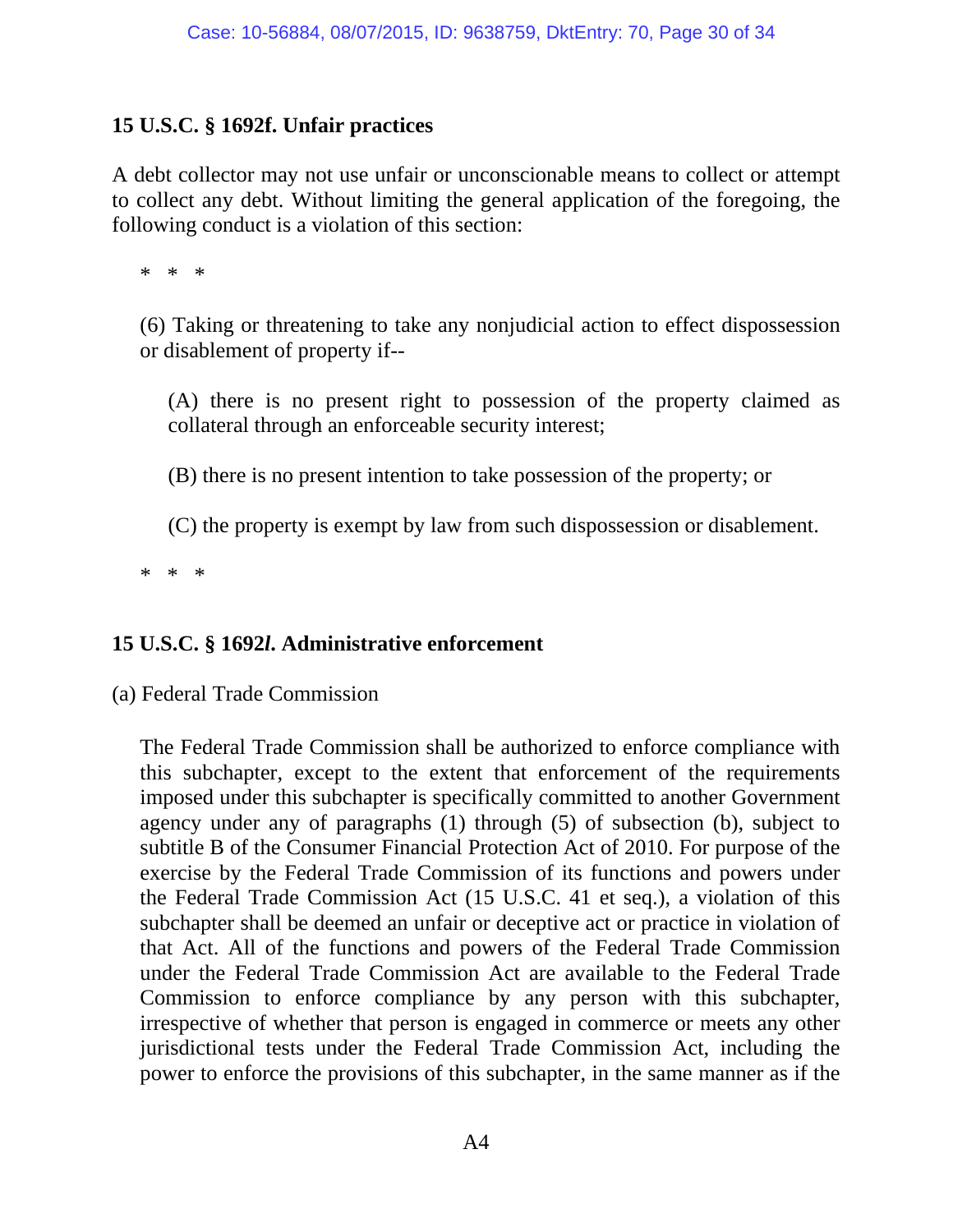violation had been a violation of a Federal Trade Commission trade regulation rule.

(b) Applicable provisions of law

Subject to subtitle B of the Consumer Financial Protection Act of 2010, compliance with any requirements imposed under this subchapter shall be enforced under—

(1) section 1818 of Title 12, by the appropriate Federal banking agency, as defined in section 1813(q) of Title 12, with respect to--

(A) national banks, Federal savings associations, and Federal branches and Federal agencies of foreign banks;

(B) member banks of the Federal Reserve System (other than national banks), branches and agencies of foreign banks (other than Federal branches, Federal agencies, and insured State branches of foreign banks), commercial lending companies owned or controlled by foreign banks, and organizations operating under section 25 or 25A of the Federal Reserve Act; and

(C) banks and State savings associations insured by the Federal Deposit Insurance Corporation (other than members of the Federal Reserve System), and insured State branches of foreign banks;

(2) the Federal Credit Union Act [12 U.S.C.A. § 1751 et seq.], by the National Credit Union Administration Board with respect to any Federal credit union;

(3) subtitle IV of Title 49, by the Secretary of Transportation, with respect to all carriers subject to the jurisdiction of the Surface Transportation Board;

(4) part A of subtitle VII of Title 49, by the Secretary of Transportation with respect to any air carrier or any foreign air carrier subject to that part;

(5) the Packers and Stockyards Act, 1921 [7 U.S.C.A. § 181 et seq.] (except as provided in section 406 of that Act [7 U.S.C.A. §§ 226, 227]), by the Secretary of Agriculture with respect to any activities subject to that Act; and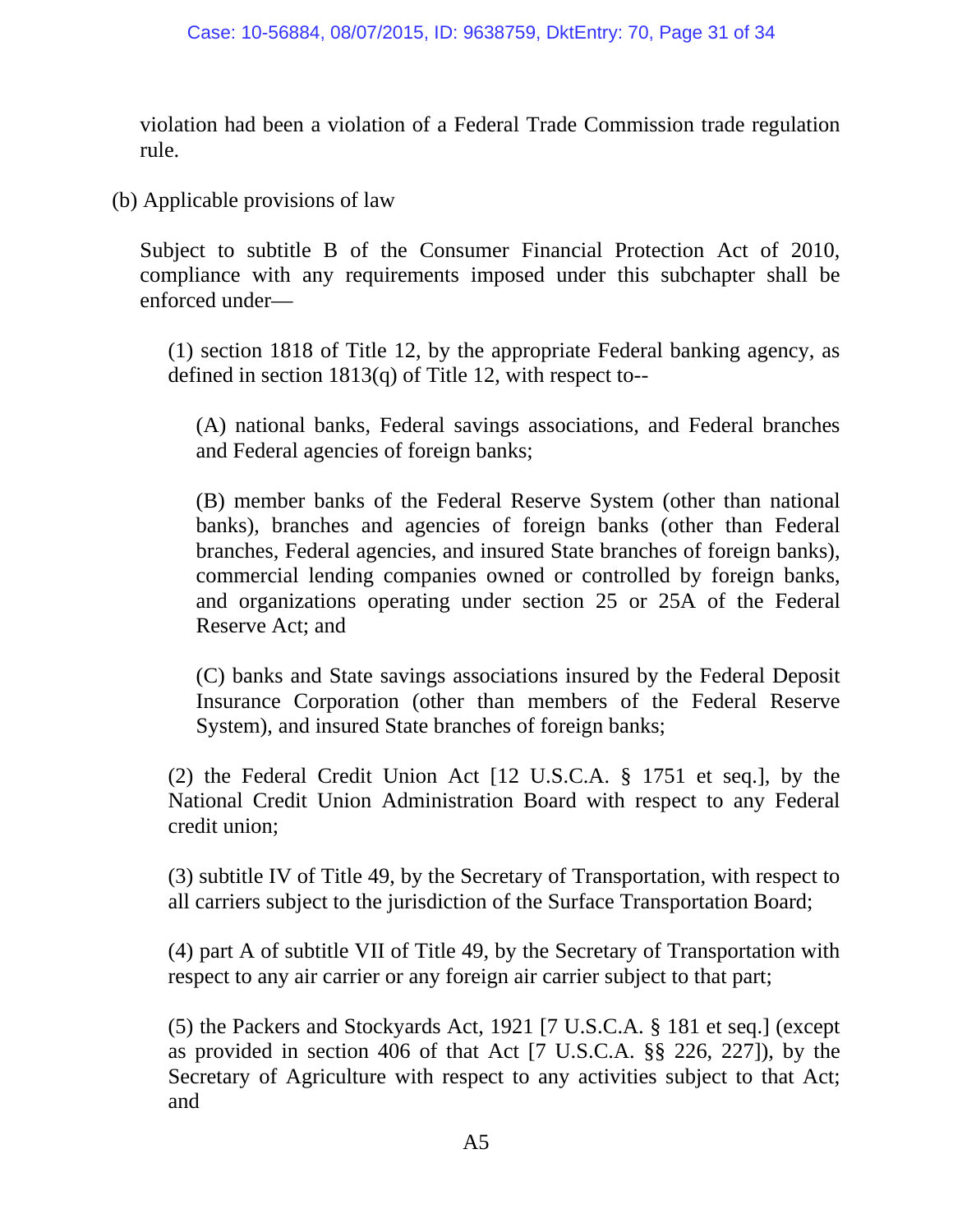(6) subtitle E of the Consumer Financial Protection Act of 2010, by the Bureau, with respect to any person subject to this subchapter.

The terms used in paragraph (1) that are not defined in this subchapter or otherwise defined in section 3(s) of the Federal Deposit Insurance Act (12 U.S.C. 1813(s)) shall have the meaning given to them in section 1(b) of the International Banking Act of 1978 (12 U.S.C. 3101).

(c) Agency powers

For the purpose of the exercise by any agency referred to in subsection (b) of this section of its powers under any Act referred to in that subsection, a violation of any requirement imposed under this subchapter shall be deemed to be a violation of a requirement imposed under that Act. In addition to its powers under any provision of law specifically referred to in subsection (b) of this section, each of the agencies referred to in that subsection may exercise, for the purpose of enforcing compliance with any requirement imposed under this subchapter any other authority conferred on it by law, except as provided in subsection (d) of this section.

(d) Rules and regulations

Except as provided in section 5519(a) of Title 12, the Bureau may prescribe rules with respect to the collection of debts by debt collectors, as defined in this subchapter.

## **15 U.S.C. § 1692n. Relation to State laws**

This subchapter does not annul, alter, or affect, or exempt any person subject to the provisions of this subchapter from complying with the laws of any State with respect to debt collection practices, except to the extent that those laws are inconsistent with any provision of this subchapter, and then only to the extent of the inconsistency. For purposes of this section, a State law is not inconsistent with this subchapter if the protection such law affords any consumer is greater than the protection provided by this subchapter.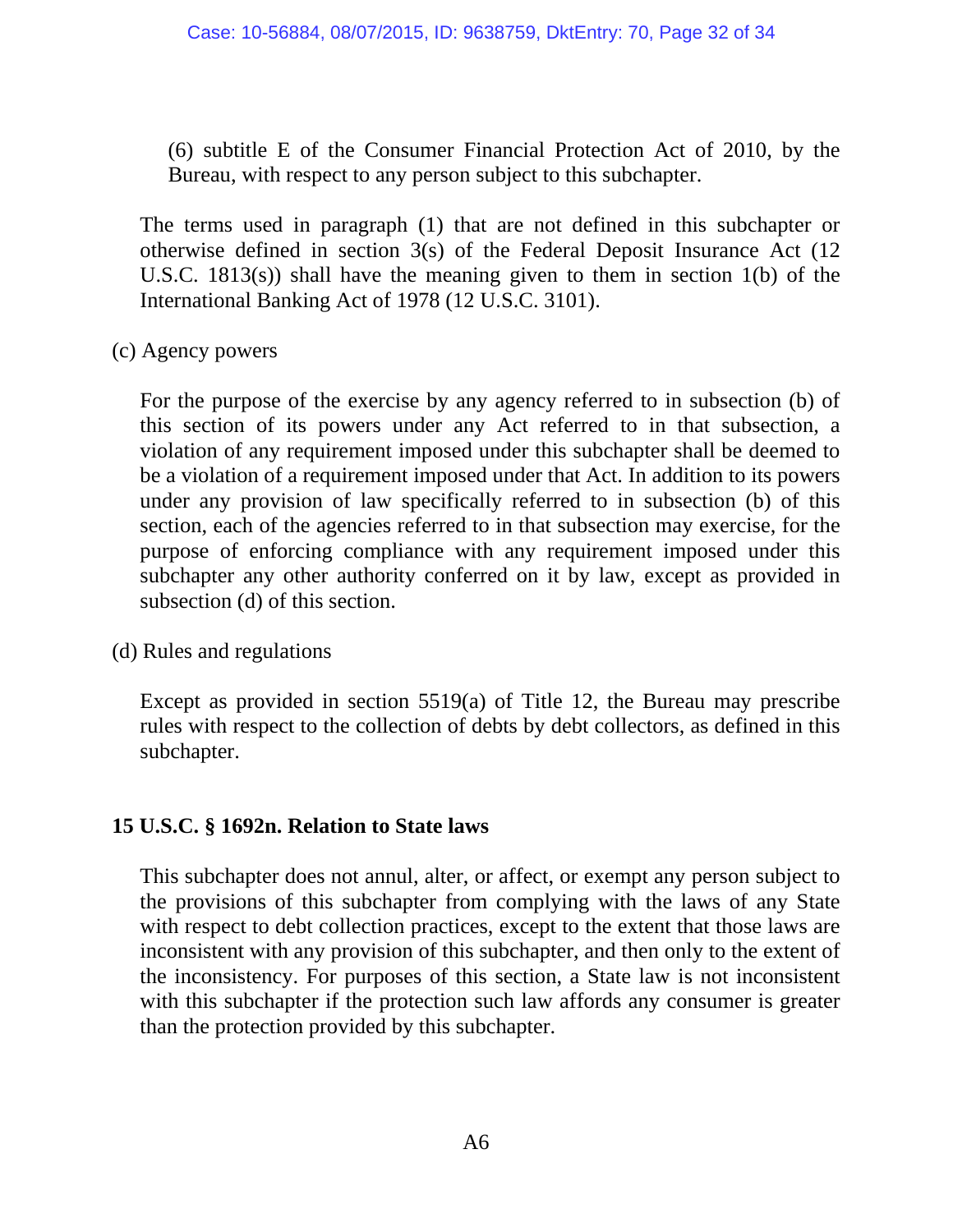### **CERTIFICATE OF COMPLIANCE**

This brief complies with the type-volume limitation stated in this Court's June 8, 2015 Order inviting the Bureau to file an amicus curiae brief not exceeding 5,000 words. The brief contains 4,838 words, excluding the parts of the brief exempted by Federal Rule of Appellate Procedure 32(a)(7)(B)(iii).

This brief complies with the typeface requirements of Federal Rule of Appellate Procedure 32(a)(5) and the type style requirements of Federal Rule of Appellate Procedure 32(a)(5) because it has been prepared in a proportionally spaced typeface using Microsoft Word 2010 in 14-point Times New Roman.

Dated: August 7, 2015 /s/ Thomas M. McCray-Worrall

Thomas M. McCray-Worrall Attorney for *Amicus Curiae* Consumer Financial Protection Bureau 1700 G Street, NW Washington, D.C. 20552 (202) 435-9683 (telephone) (202) 435-7024 (facsimile)